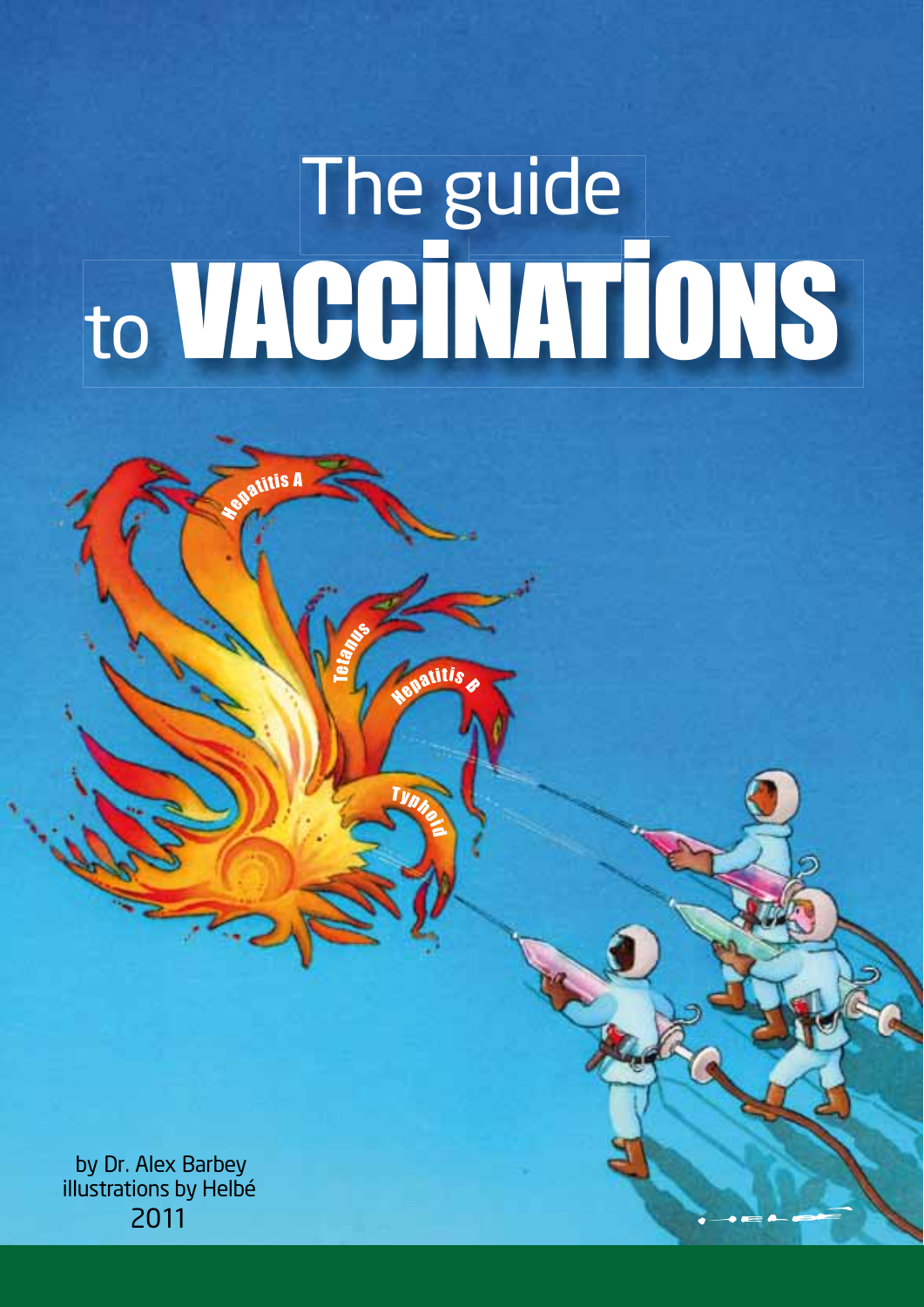## The aim of this brochure

**It is estimated that 30,000 deaths of children and adults in the USA alone could be prevented each year if people were correctly vaccinated. Worldwide, hundreds of thousands of lives could be saved by vaccinations!**

Expatriate employees in particular are constantly exposed to many diseases. They work in climates and conditions where they come into contact with viruses and bacteria that do not exist back home.

Local employees who are born and raised in a high-health-risk country usually come into contact with many local germs during their childhood and build up their own natural immunity through repeated minor infections.

Expatriate employees and their families have not acquired this natural defense against unknown pathogenic germs. Because they have no natural protection when they arrive in a foreign country, it is essential for this high-risk group of individuals to be correctly vaccinated before leaving home.

This brochure has life-saving guidance for both expatriate and This brochure has me-saving guidance for both expatriate and<br>local employees and their families.

vaccinations and those of your family members. Then get the required shots for where you are working or living and update any vaccinations that are out of date. It is my hope that after reading this brochure you will check your

This third edition of the Guide to Vaccination is based on internationally accepted facts and guidance. Vaccination schedules have evolved since the first edition was printed in 1993, so do not assume that the vaccination schedules you followed in the past have remained the same.

From one country to another, vaccination schedules or recommendations for certain shots or boosters may vary. If you have any questions, do not hesitate to contact a vaccination center near home, your family doctor, or the company's health professional.

**Dr. Alex Barbey**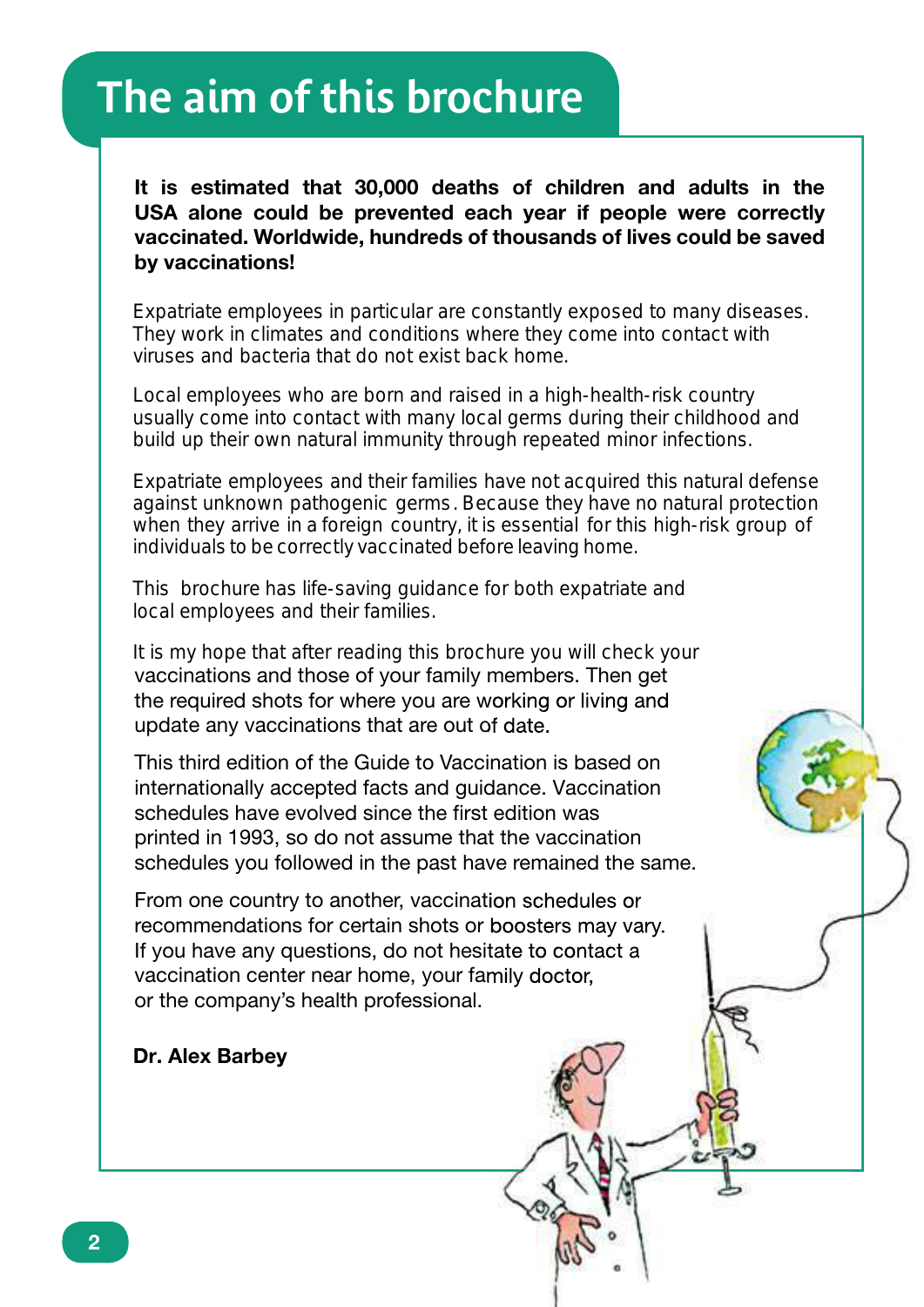### 2 Table of contents

| <b>n</b> Introduction                                                                                                                                                                                                                                                                                                                                                                    | 4                                                  |
|------------------------------------------------------------------------------------------------------------------------------------------------------------------------------------------------------------------------------------------------------------------------------------------------------------------------------------------------------------------------------------------|----------------------------------------------------|
| 2 What is a vaccination?                                                                                                                                                                                                                                                                                                                                                                 | 5                                                  |
| <b>B</b> Vaccinations and the traveler<br>4 Mandatory vaccinations<br>$\bullet$ Tetanus<br>• Polio<br><b>B</b> Highly recommended vaccinations<br>• Hepatitis A<br>• Hepatitis B<br>• Typhoid fever<br>· Yellow fever<br><b>6</b> Other useful vaccinations:<br>• Cerebrospinal meningitis<br>$\bullet$ Rabies<br>· Japanese encephalitis<br>• Tuberculosis<br>• Cholera<br>• Diphtheria |                                                    |
|                                                                                                                                                                                                                                                                                                                                                                                          | 8                                                  |
|                                                                                                                                                                                                                                                                                                                                                                                          | 9<br>10                                            |
|                                                                                                                                                                                                                                                                                                                                                                                          | 11                                                 |
|                                                                                                                                                                                                                                                                                                                                                                                          | 12<br>13<br>14<br>15                               |
|                                                                                                                                                                                                                                                                                                                                                                                          | 16                                                 |
| • The flu (influenza)<br>• Tick-borne encephalitis<br>$\bullet$ Other vaccinations                                                                                                                                                                                                                                                                                                       | 17<br>18<br>19<br>20<br>21<br>22<br>23<br>24<br>25 |
| <b>T</b> Vaccinations, travel, and children                                                                                                                                                                                                                                                                                                                                              | 26                                                 |
| 8 Vaccinations, travel, and pregnancy                                                                                                                                                                                                                                                                                                                                                    | 28                                                 |
| <b>9</b> When to avoid vaccinations                                                                                                                                                                                                                                                                                                                                                      | 30                                                 |
| <b>10</b> Vaccinations of the future                                                                                                                                                                                                                                                                                                                                                     | 31                                                 |
| <b><i><u>m</u></i></b> Conclusions                                                                                                                                                                                                                                                                                                                                                       | 32                                                 |
| <b>12</b> Recommended vaccination calendar<br>for adults                                                                                                                                                                                                                                                                                                                                 | 33                                                 |
| <b>B</b> Frequently asked questions                                                                                                                                                                                                                                                                                                                                                      | 34                                                 |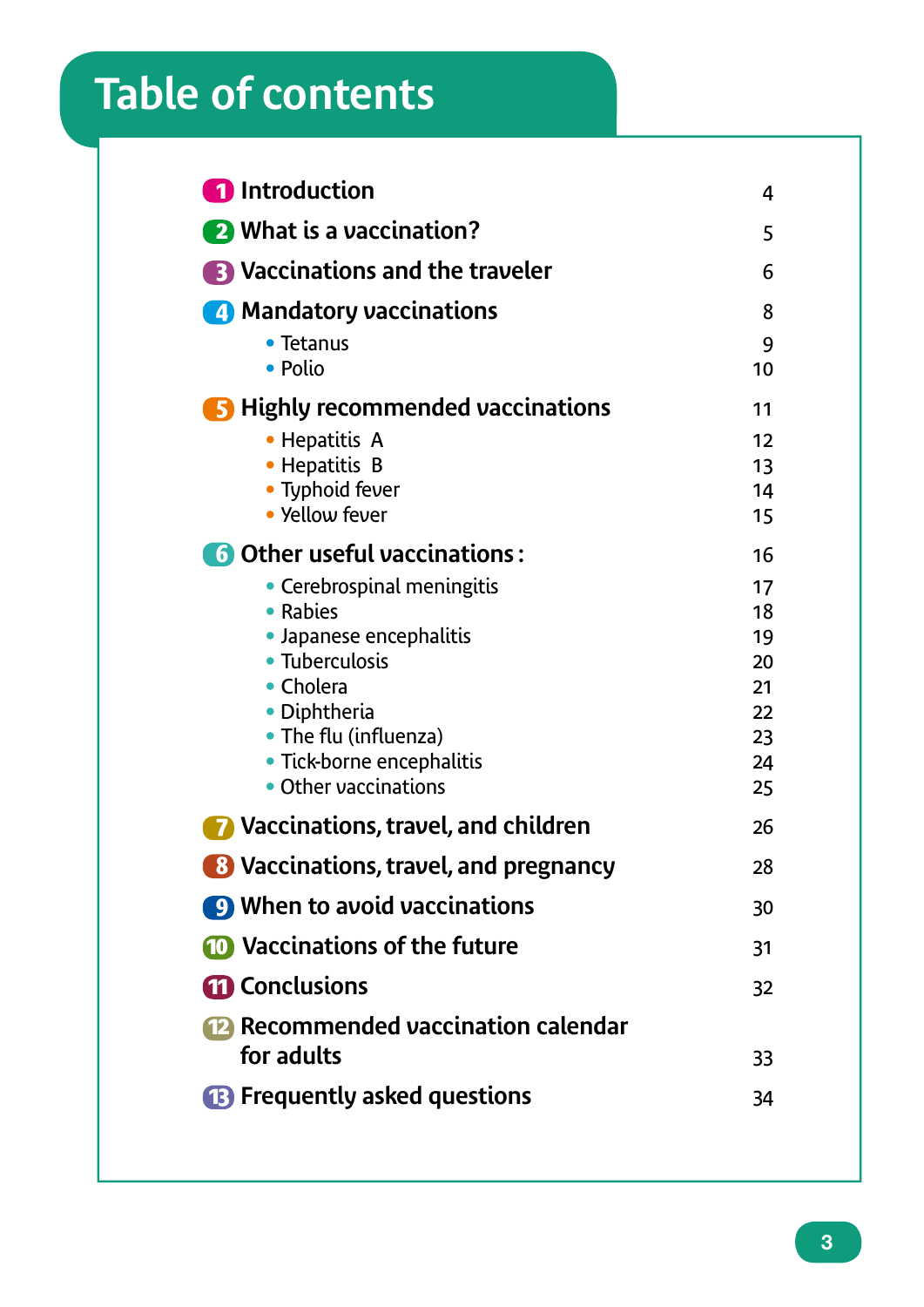Me often take for granted the fact that **M** many fatal diseases described in history books no longer exist or occur only rarely in some far-off part of the world.

This is due mainly to vaccinations.

The first vaccination was discovered in 1796 by Edward Jenner against smallpox. In the 1700s this fatal disease killed 10% of the world's population. Thanks to a systematic worldwide vaccination campaign, smallpox has completely disappeared from the face of the Earth. The last reported case of smallpox was in 1977 in Somalia.

THF FIRGT vaccination?

Vaccinations have become an integral part of our lives. However, each year a few hundred nonvaccinated or undervaccinated people die from tetanus or become paralyzed with polio.

Some people are more vulnerable than others to diseases. This is particularly the case for children and travelers.

- Children are born with no immunity to disease (they have a residual passive immunity after birth from the mother that protects them for only 6 months).
- During their lives, people build natural immunity by coming into contact with bacteria and viruses.
- Travelers are more likely to come into contact with diseases for which their bodies have no immunity because of no prior exposure.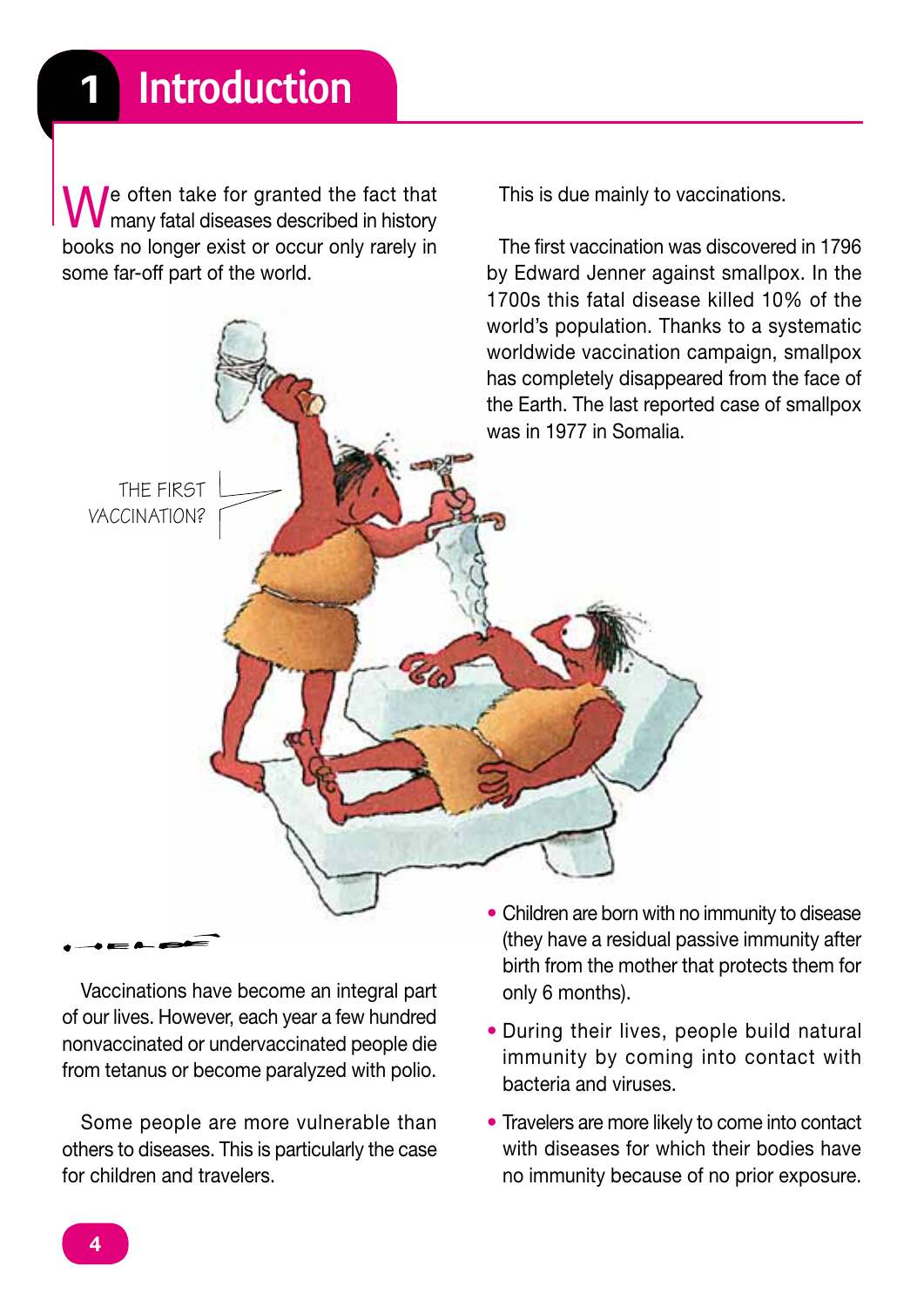A vaccine is a product obtained from disease-causing bacteria or viruses that have been killed or sufficiently weakened so that they can no longer cause an infection when injected or consumed. However, it still contains information that provokes a reaction in the human body. The reaction produces antibodies, which are protein substances that protect the body from that specific disease.

The cells that produce the antibodies are the body's memory in its fight against disease. The memory cells stay alert, ready to combat that specific disease should it ever attack.

Many modern vaccinations provide long-term protection for specific diseases for many, many years, almost for life.

For other vaccinations, like old memories, the antibodies fade away in a few years and have trouble recognizing the attacking bacteria or viruses. Therefore, the body's immunological memory, or capacity to produce antibodies, must be refreshed and reinforced at regular intervals to replenish the stock of circulating antibodies. This is the purpose of a booster shot.

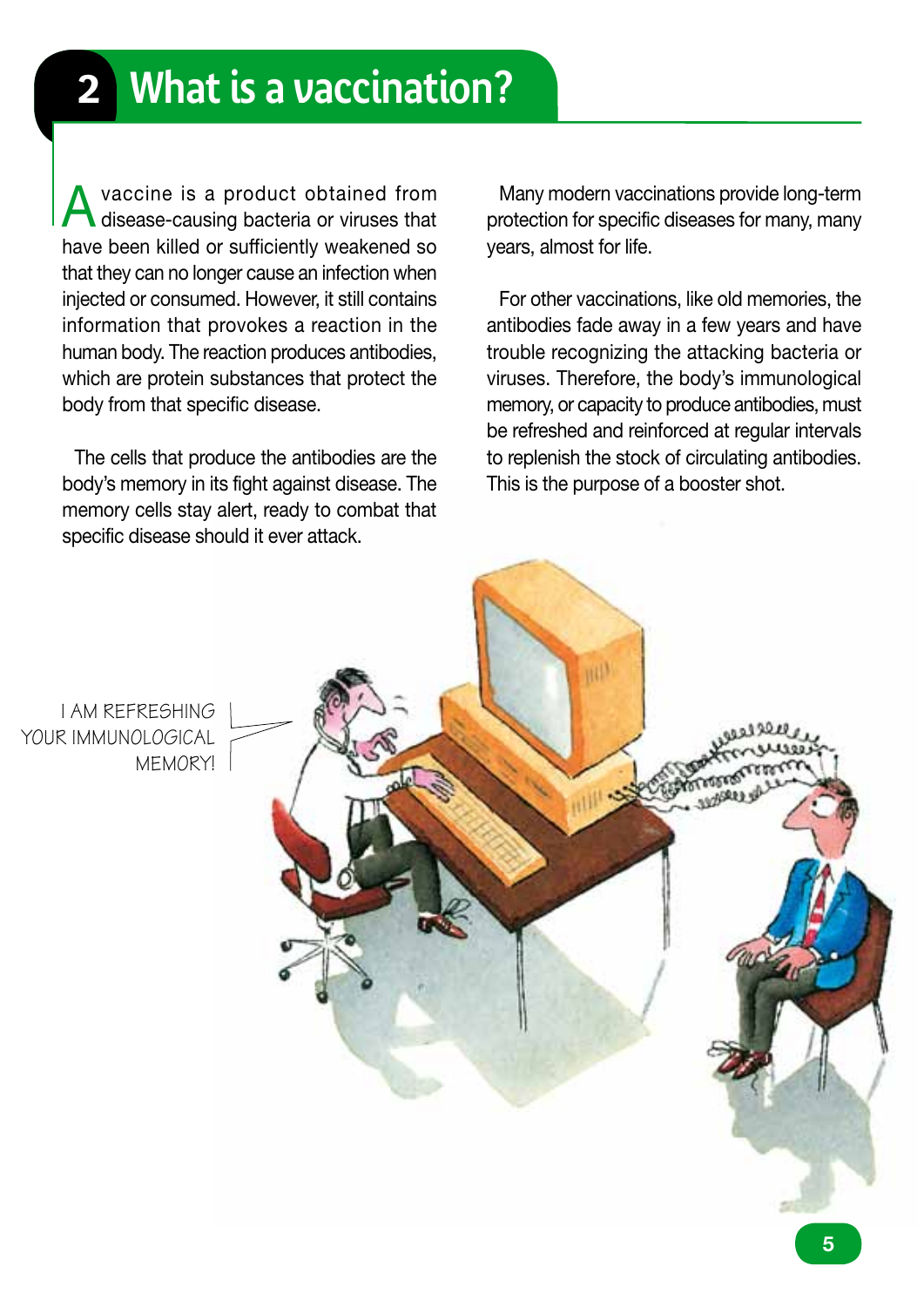# Vaccinations and the traveler

 $\rightarrow$  It is essential that you and your family have the entire course of vaccinations performed before traveling. Vaccinations should be completed at least two weeks before traveling abroad to allow your body the necessary time to produce the antibodies that will protect you.

Yellow fever, rabies, and Japanese encephalitis vaccinations, for example, do not start protecting an individual until 10 days after injection. A hepatitis A vaccination requires 15 days before it provides protection.

The sooner you and your family get vaccinated before traveling to a foreign country, the better.

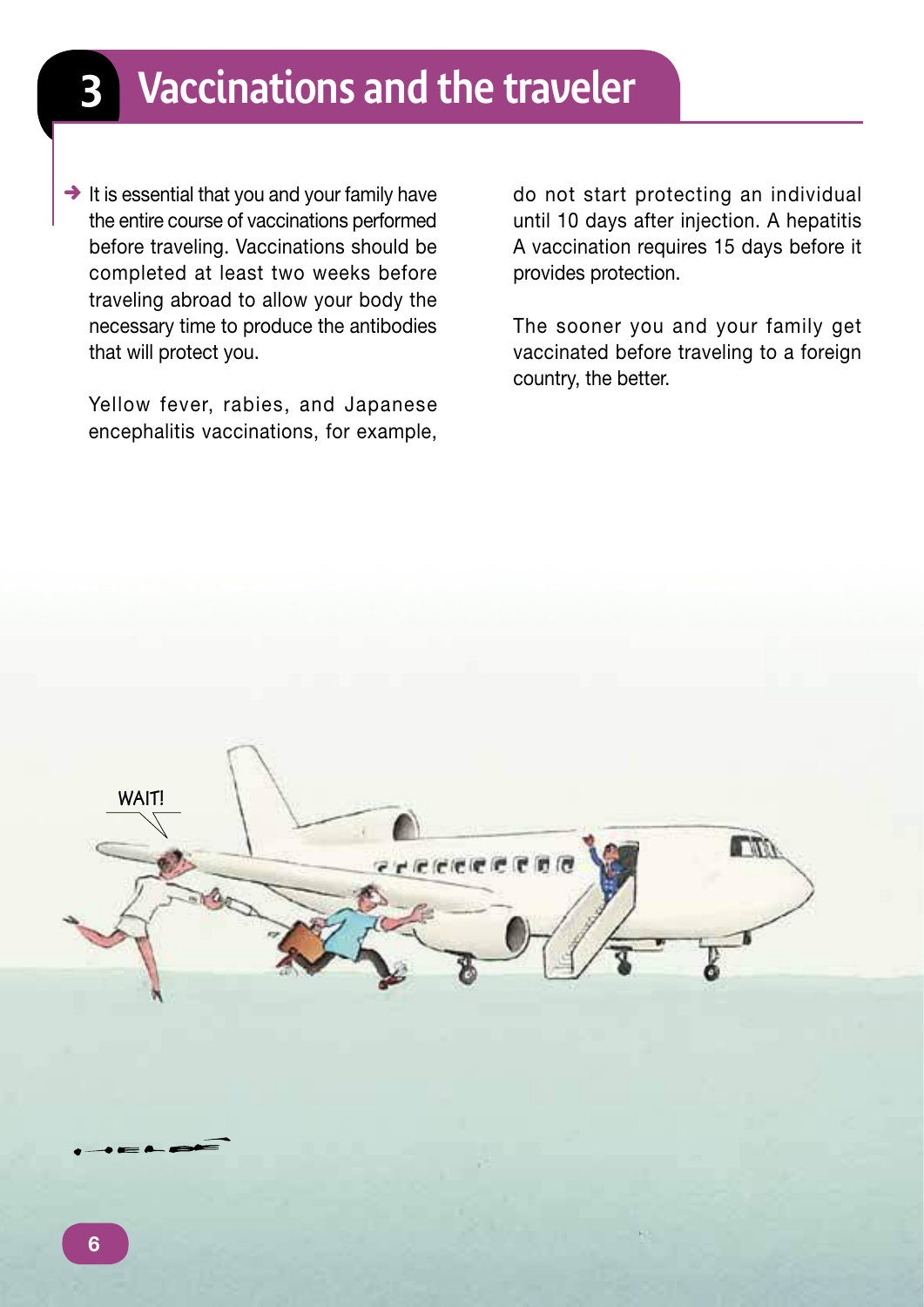- $\rightarrow$  Whenever possible, use only companydesignated, certified, or recommended medical centers. Otherwise there is no guarantee of the quality of the vaccine, and the risk exists that you will be vaccinated with a used needle or syringe, which puts you at risk of being infected with bloodborne pathogens such as hepatitis B and the human immunodeficiency virus (HIV), which is the virus that causes acquired immunodeficiency syndrome (AIDS).
- $\rightarrow$  Keep your vaccinations up to date and recorded in your personal medical records as well as on the International Certificate of Vaccination or Prophylaxis (ICVP or «yellow card» provided by the World Health Organization [WHO]).

**→ Do not forget booster shots as required.** 

have you remembered YOUR BOOSTER SHOT?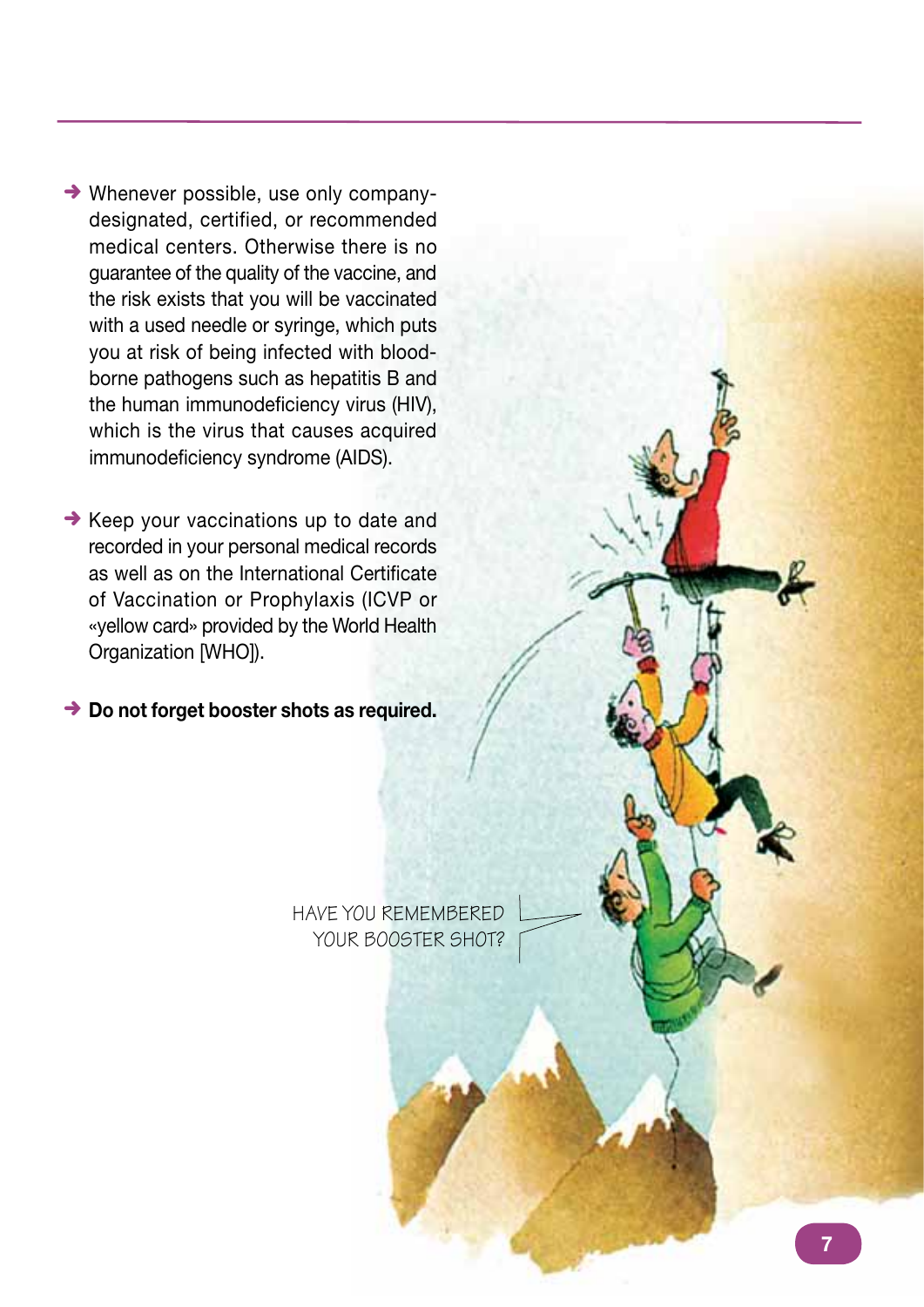Everyone – whether local, home-country employees or expatriate international travelers – must be vaccinated for protection against tetanus.

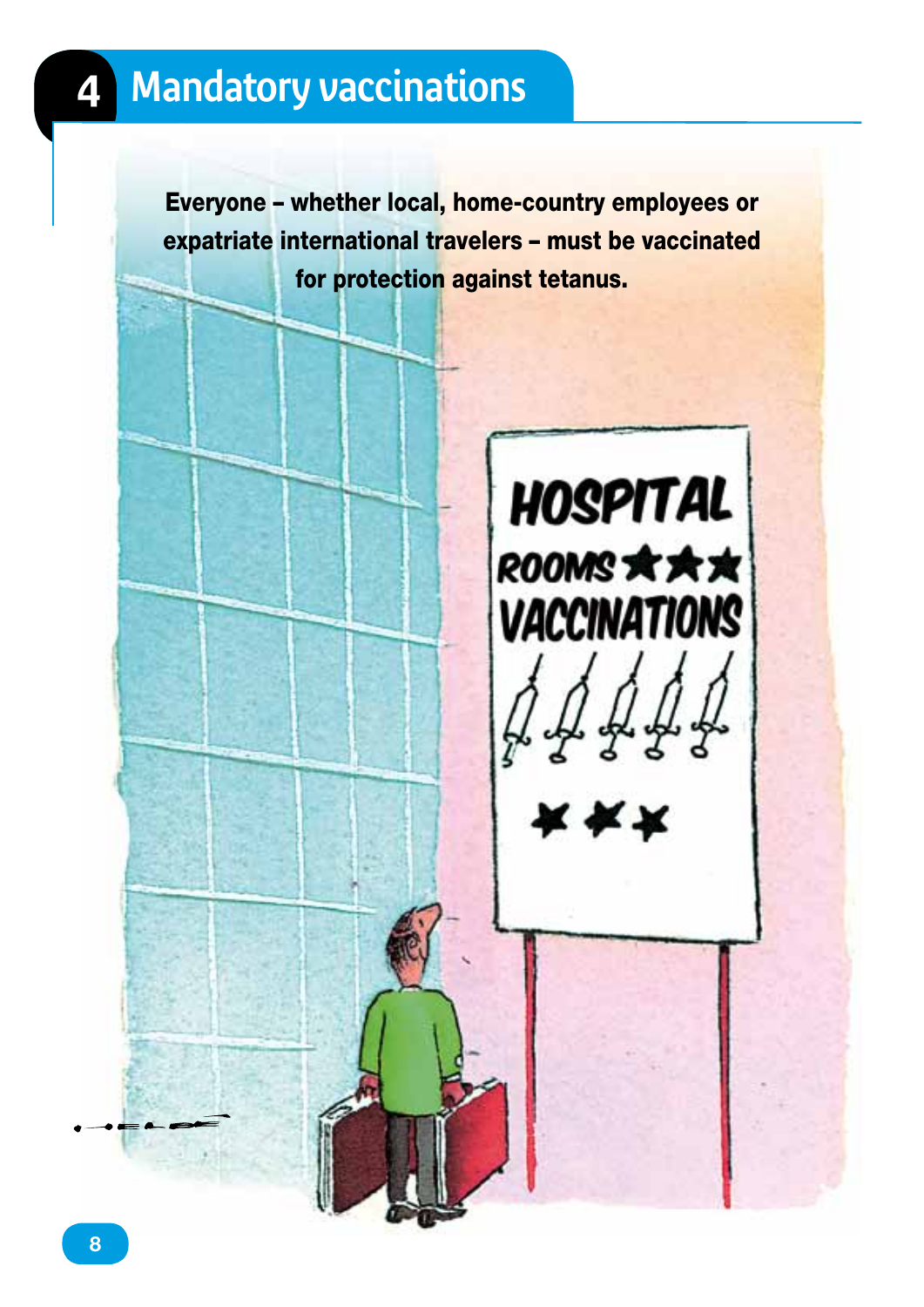

### **TETANUS**

Tetanus, or «lockjaw,» is a deadly disease<br>caused by bacteria in soil. These bacteria enter the body through a cut, wound, or even a small abrasion.

Once inside the body, the bacteria produce a deadly poison, or neurotoxin, that paralyzes the jaw muscles first (hence the name lockjaw) and soon leads to respiratory failure and death. The incubation period varies from a few days to a few weeks.

Tetanus occurs all over the world. Everyone should be vaccinated and stay up-to-date on the tetanus vaccination.

### *Vaccination*

For continuous protection, two shots at a 1-month interval are necessary. The first booster shot is 1 year later, and then every 10 years.

Nonvaccinated individuals who are cut or wounded should receive both the tetanus vaccine and an injection of human tetanus immune globulin, which provides 3 weeks of passive immunity while the tetanus vaccination slowly builds an active immunity with the production of antibodies.

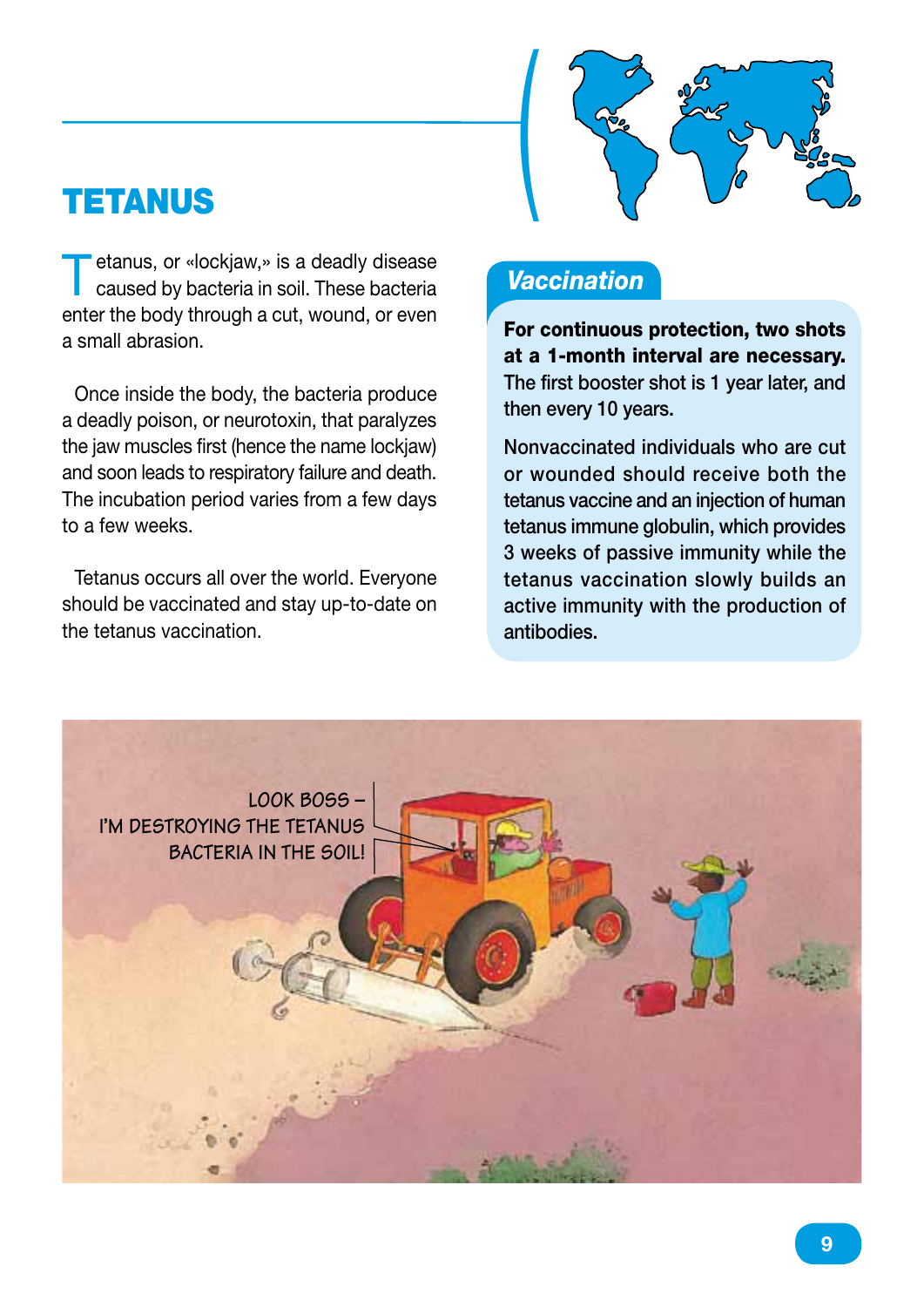### POLIO

**Poliomyelitis (polio) is a highly infectious viral disease transmitted by direct contact as** well as contaminated food and water. The virus usually enters the body through the mouth. The disease is linked to poor hygiene and sanitation, referred to as «fecal risk,» because it involves the transfer of microorganism-containing feces to human mouths either directly on contaminated hands or indirectly through the consumption of food and water contaminated by fecal matter.

The polio virus multiplies in the central nervous system and causes severe paralysis, which results in deformation and atrophy of the muscles. Polio can cause respiratory failure and death.





Polio occurs all over the world but most frequently in developing countries. Polio occurrence has decreased dramatically in the last few years because of polio eradication efforts. Most of the world is considered free of the poliovirus with the exception of a few countries in Africa and Asia.

### *Vaccination*

In previous editions of the The Guide to Vaccinations, polio was a mandatory vaccination for everyone.

International medical consensus today is that an adult who has been correctly vaccinated against polio during childhood and up to adolescence does not require further booster shots.

However, adults who were not vaccinated against polio during childhood should be vaccinated with three doses of the inactivated polio vaccine (IPV) (initial and booster shots at 1 month and 1 year).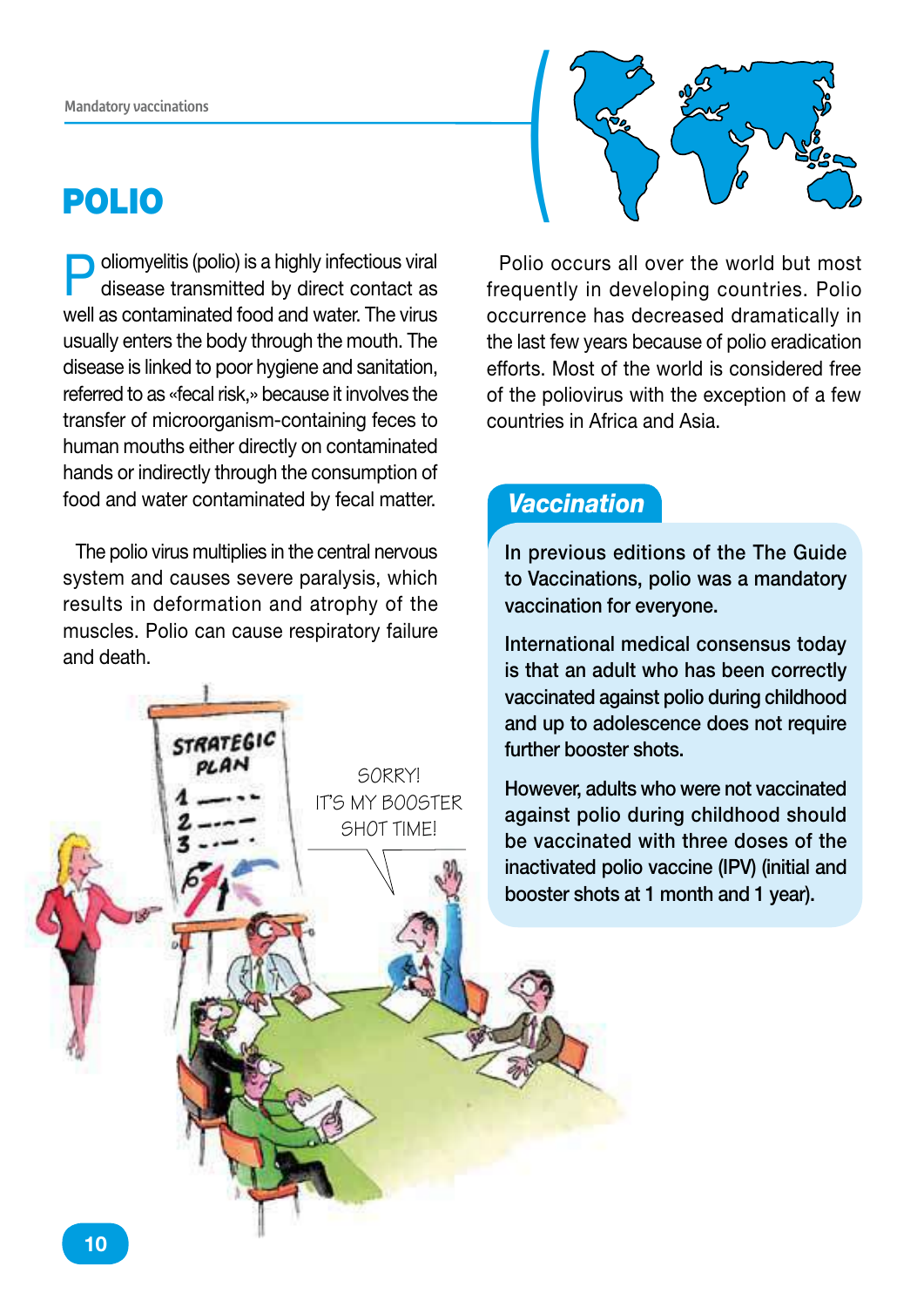# 5 Highly recommended vaccinations

The following vaccinations are particularly indicated for people working and living outside of their home or native country or country of permanent residence.

Even a travel layover in a high-health-risk foreign country can expose travelers to many diseases for which they have not developed natural immunity.

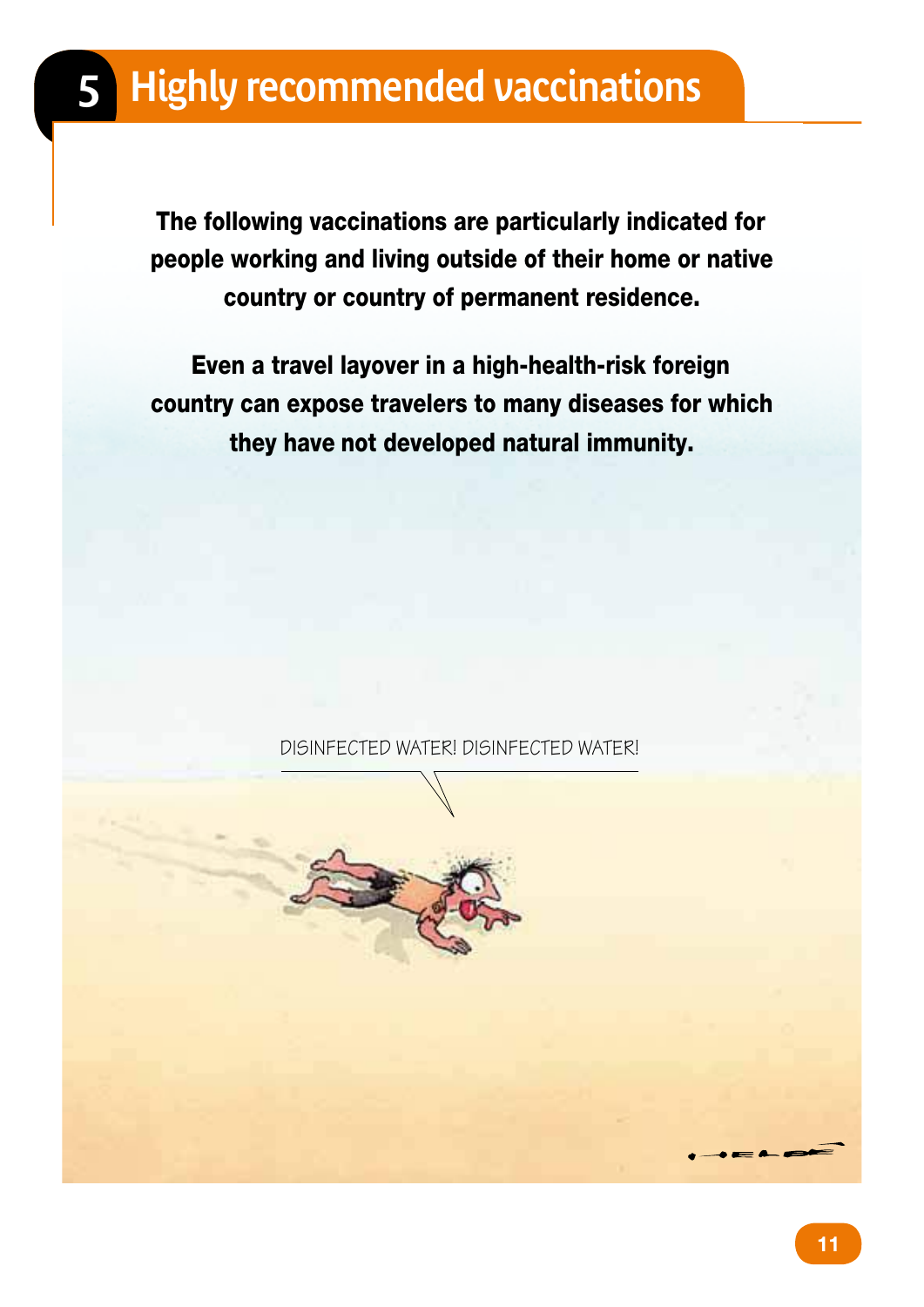### **HEPATITIS A**

Hepatitis A is a viral disease affecting the liver. Transmitted by water and food that have been contaminated by feces, it is linked to poor hygiene and sanitation, called fecal risk, involving contact between feces, hands, and water.

Hepatitis A is fairly common around the world, but it is rarely as serious as the other major types of hepatitis, hepatitis B and C. The symptoms of all forms of the hepatitis are identical, including jaundice, fatigue, and nausea.



Until recently, the only protection from hepatitis A was to disinfect water, wash hands, cook or boil all foods, avoid contact between sewage or fecal waste and drinking water, and receive an injection of relatively ineffective immune globulin, which provided a few weeks of passive protection at best.

### *Vaccination*

With the development of an effective vaccination, hepatitis A has become rather simple to prevent.

The vaccine requires two shots at a 6-month interval. Usually no booster shots are required. The hepatitis A vaccination can be administered at the same time as the hepatitis B vaccination and becomes effective within 2 weeks.

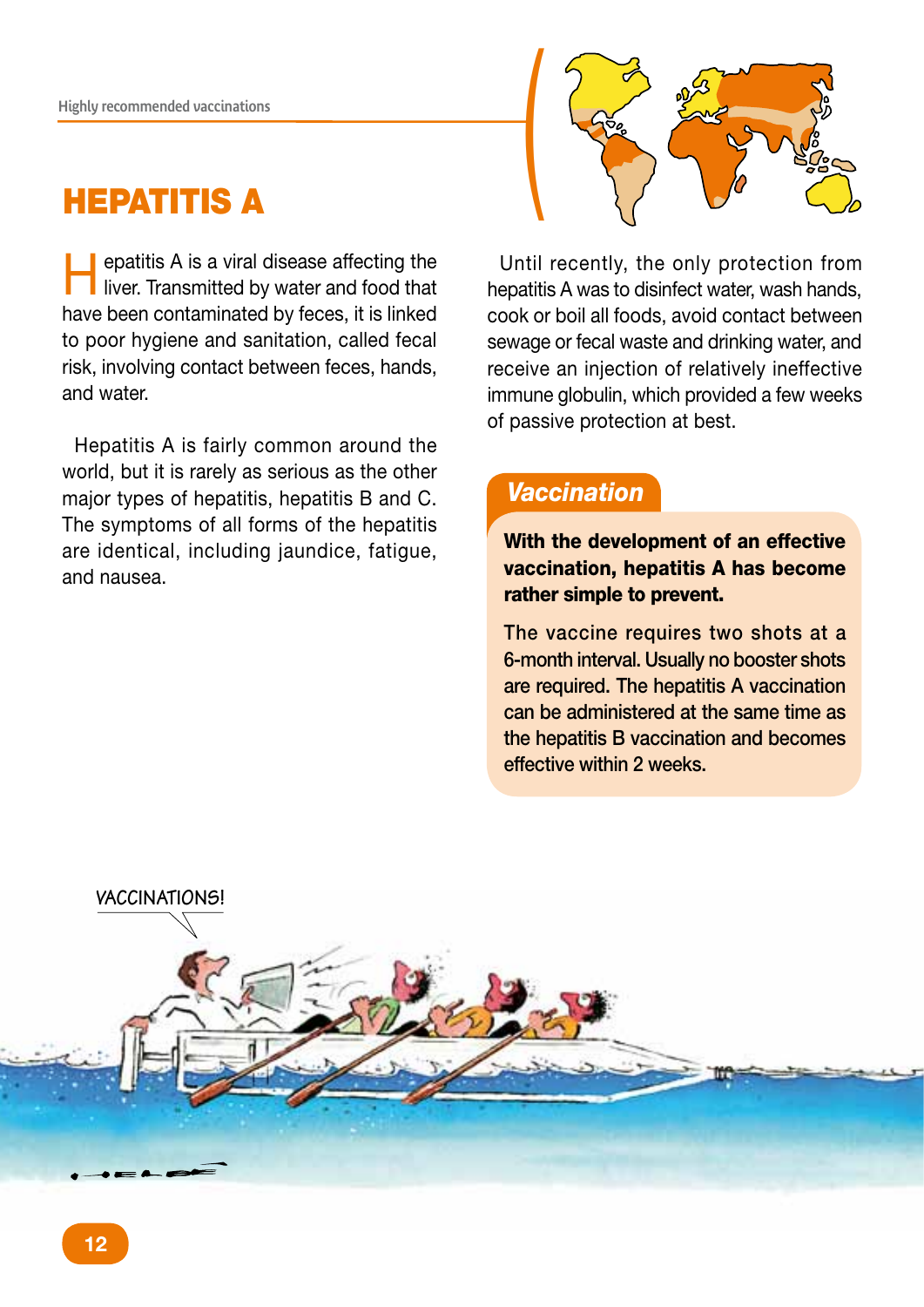

### **HEPATITIS B**

Hepatitis B is also a viral disease affecting the liver, but unlike hepatitis A, it is transmitted almost exclusively through unprotected sexual intercourse (homosexual or heterosexual) and through blood and bloodrelated products (transfusions, contaminated needles or syringes, and other invasive medical or surgical procedures using nonsterile or nondisposable materials). Its transmission is identical to that of HIV and the hepatitis C virus. The hepatitis B virus also can occur in other body fluids, but it is not conclusively known if these can transmit the virus.

Symptoms include fever, loss of appetite, nausea, and abdominal discomfort followed within a few days by jaundice.

Hepatitis B can lead to chronic hepatitis, cirrhosis, or liver cancer, all of which are deadly conditions. It is highly endemic in Africa and Asia and affects an estimated two billion people around the world. Two million people die each year from hepatitis B.

- **Prevention of hepatitis B is based mainly on**
- abstinence or «safer sex» practices (for example, using condoms)
- use of disposable medical materials: needles, syringes, etc.
- sterilization of all nondisposable medical materials: dental, endoscopic equipment, etc.
- avoidance of blood transfusions, unless absolutely necessary, and only after ensuring that the blood is uncontaminated

• the very effective vaccination against hepatitis B.

Note: There are other strains of hepatitis called C, D, E, and G. (There is no hepatitis F). They are transmitted similarly to hepatitis A and B. There is currently no vaccination against any of these other types, which are relatively rare in comparison with hepatitis A and B.

### *Vaccination*

The highly effective vaccine against hepatitis B requires two shots at a 1-month interval with a booster shot 6 months later. An accelerated schedule for hepatitis B vaccination is administered on days 0, 7, and 21 followed by a booster shot at 12 months.

The hepatitis B vaccination can be administered in association with the hepatitis A vaccination.

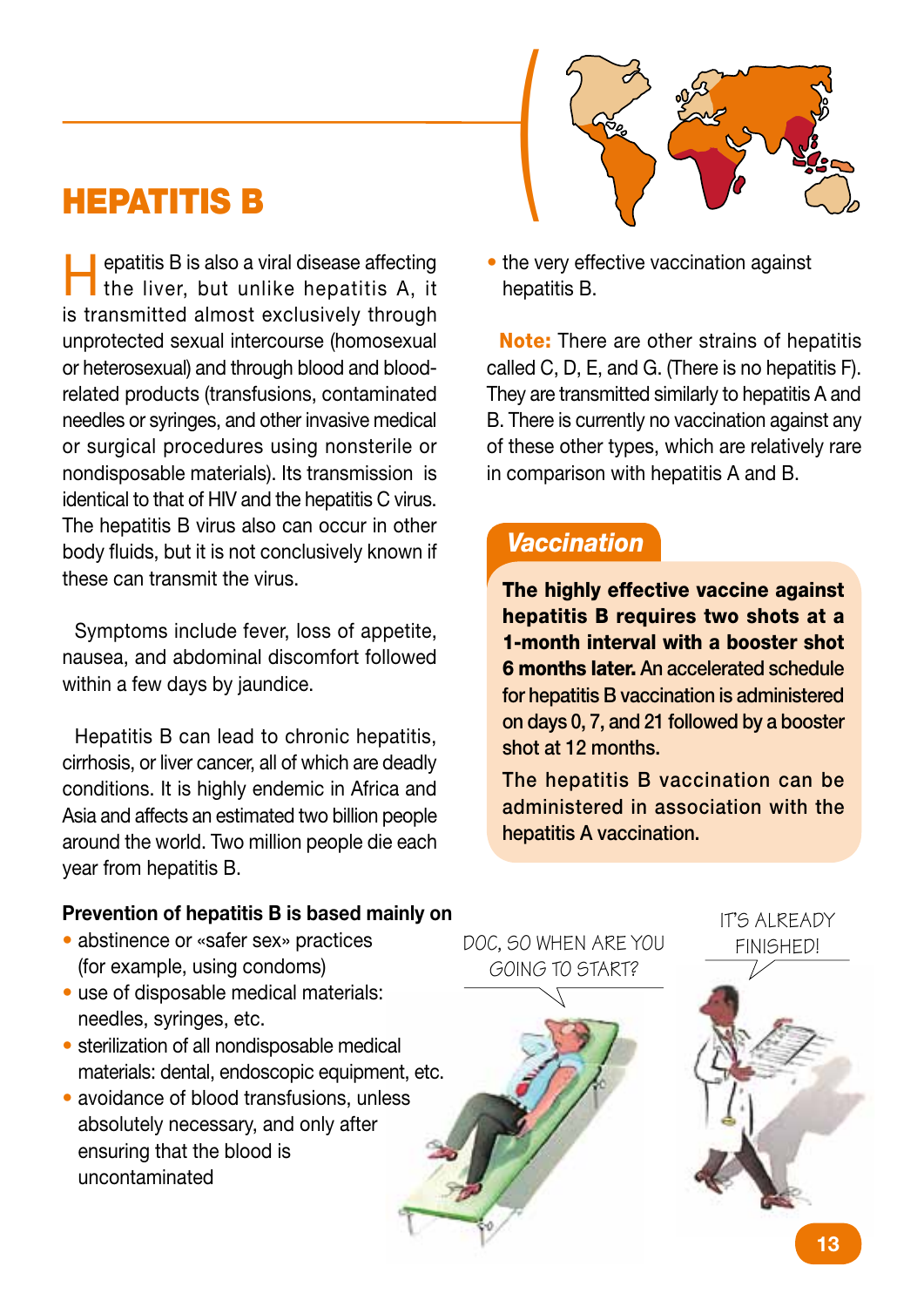

### TYPHOID FEVER

Typhoid fever is an acute infection caused<br>by salmonella bacteria. Although rarely fatal, thanks to antibiotics, it can still cause severe diarrhea. Other symptoms include a sustained high fever, weakness, and stomach pains. Some people develop a rash of rosecolored spots.

Typhoid fever occurs worldwide but is most common in areas with poor hygiene and sanitation. It is transmitted by «unclean» water and contaminated food linked to fecal risk.

Prevention is based on washing hands before meals; drinking bottled water or water that has been disinfected (boiled or chemically treated); avoiding foods that cannot be cooked, boiled, or peeled; and receiving

### *Vaccination*

Two types of typhoid fever vaccine are available:

- injectable vaccine, which requires readministration every 2 years.
- oral vaccine, taken as four doses of capsules (one every other day), with a repeat series every 5 years.

Both types of vaccine provide good, although incomplete, protection.

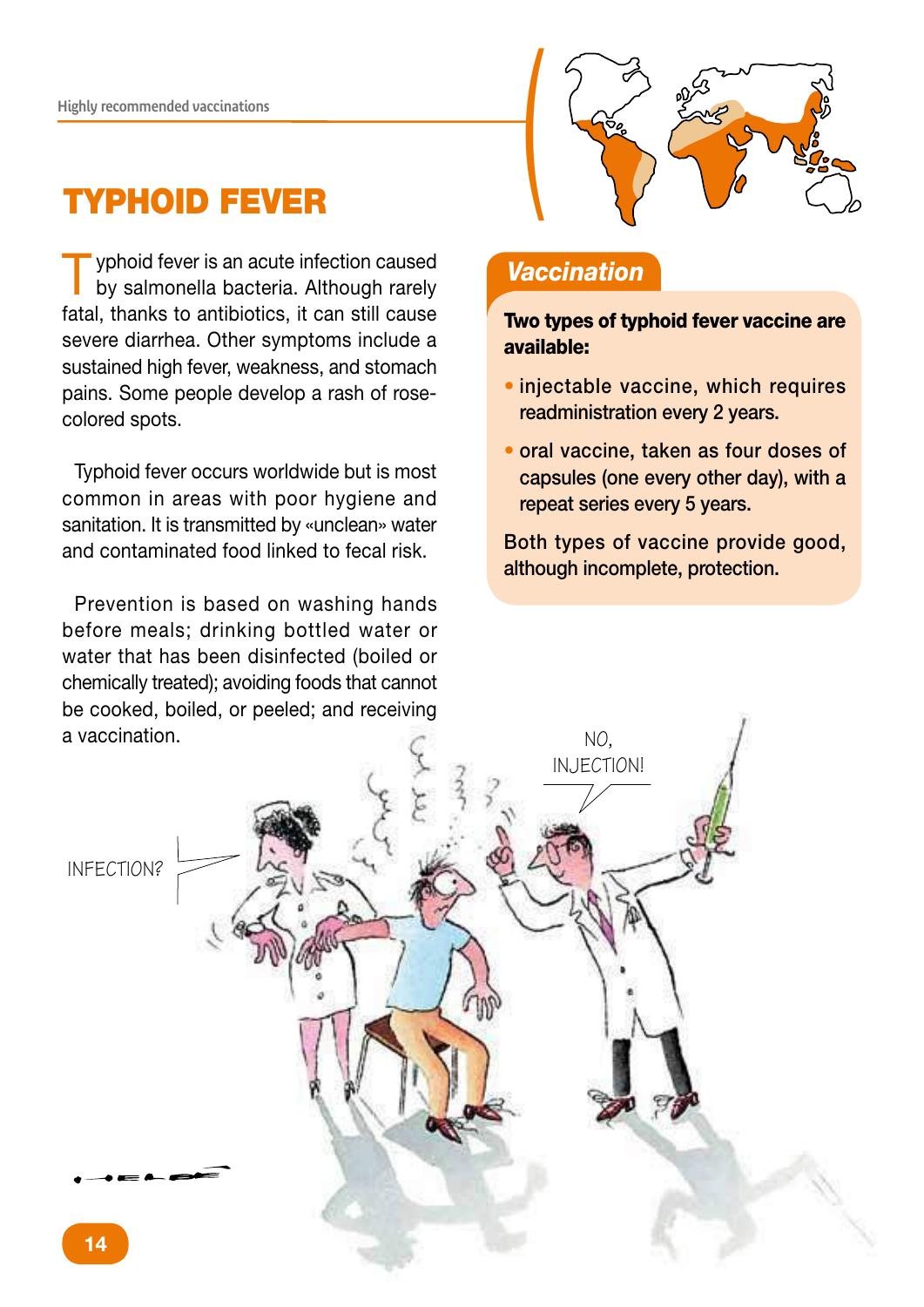

### YELLOW FEVER

Usually fatal, yellow fever is a viral disease transmitted by infected *Aedes aegypti*  mosquitoes. It causes severe bleeding and kidney and liver failure that causes jaundice – thus the disease's name. Yellow fever kills thousands of people each year. An estimated 50,000 people died from yellow fever in 2005.

This disease occurs in tropical regions of Africa as well as parts of Central and South America.

Yellow fever prevention is based on insectbite prevention (insecticide-impregnated bed nets, insect repellents, window screens, protective clothing, electric diffusers, coils, etc.) and, most importantly, the highly effective vaccination.



### *Vaccination*

Yellow fever is the only mandatory vaccination required by countries for travelers to many parts of Africa and South America. However, in some countries where yellow fever is endemic, the yellow fever vaccination is not required. Since the risk remains significant the vaccine should still be systematically administered. The vaccination must be recorded on the International Certificate of Vaccination (WHO yellow card).

Proof of a yellow fever vaccination is also required for entry into many countries when coming from a yellow fever–infected or –endemic area (check with the medical authorities before traveling).

One injection provides protection for 10 years. This vaccination must be administered at least 10 days prior to departure. In many countries it can be performed only in specially designated medical centers. The injection rarely causes fever, headaches, and joint pain in the following days.

The yellow fever vaccination should not be administered to children under 6 months of age because of the increased risk at this age of postvaccinal encephalitis. Pregnant women should consult a doctor for advice on the vaccine.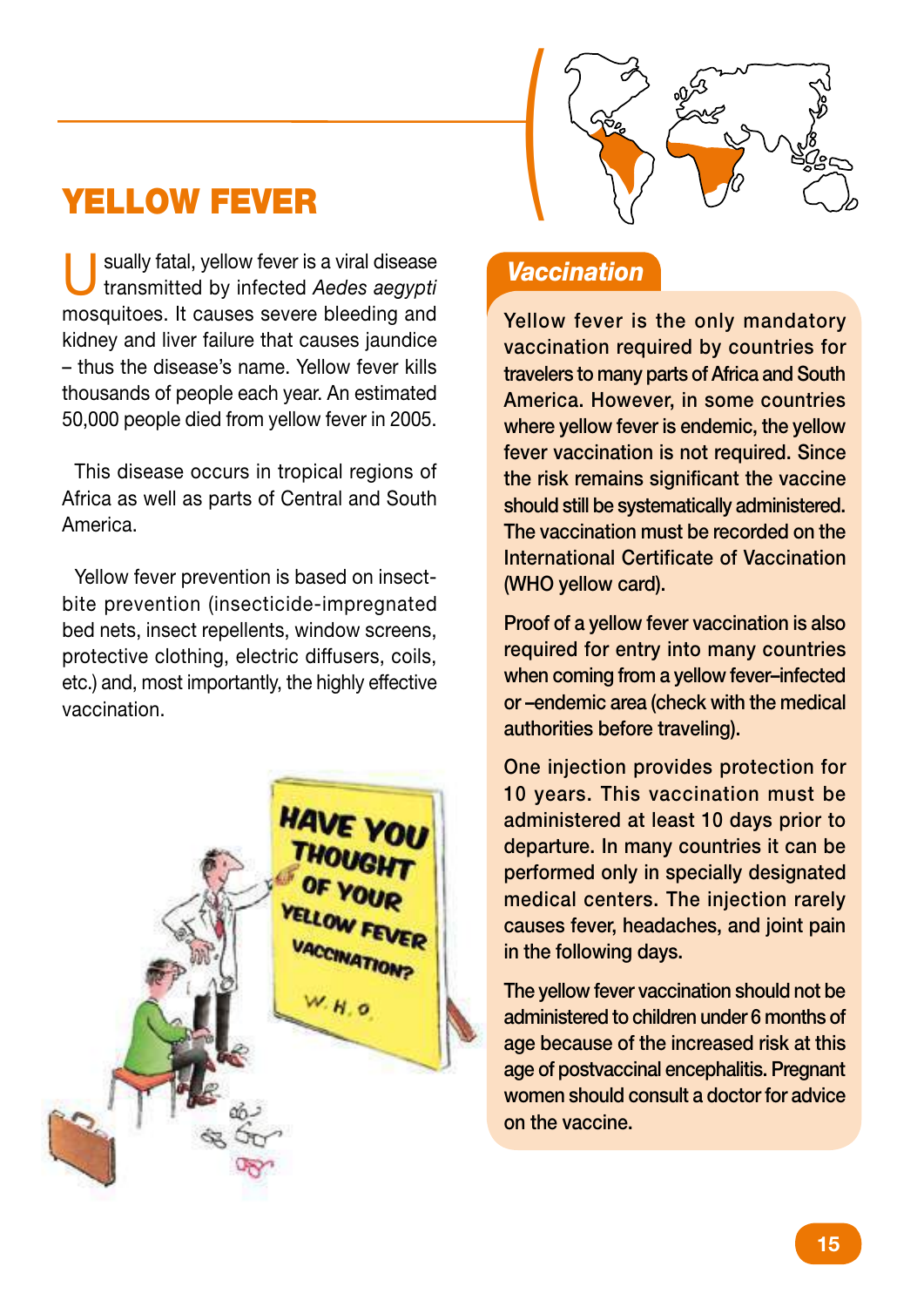# **6** Other useful vaccinations

The vaccinations described in this chapter are recommended only for certain countries or for specific high-health-risk travel with regard to living conditions, climate, time of year, and local epidemics.

See your doctor, a travel clinic, or company-designated health professional for further advice.

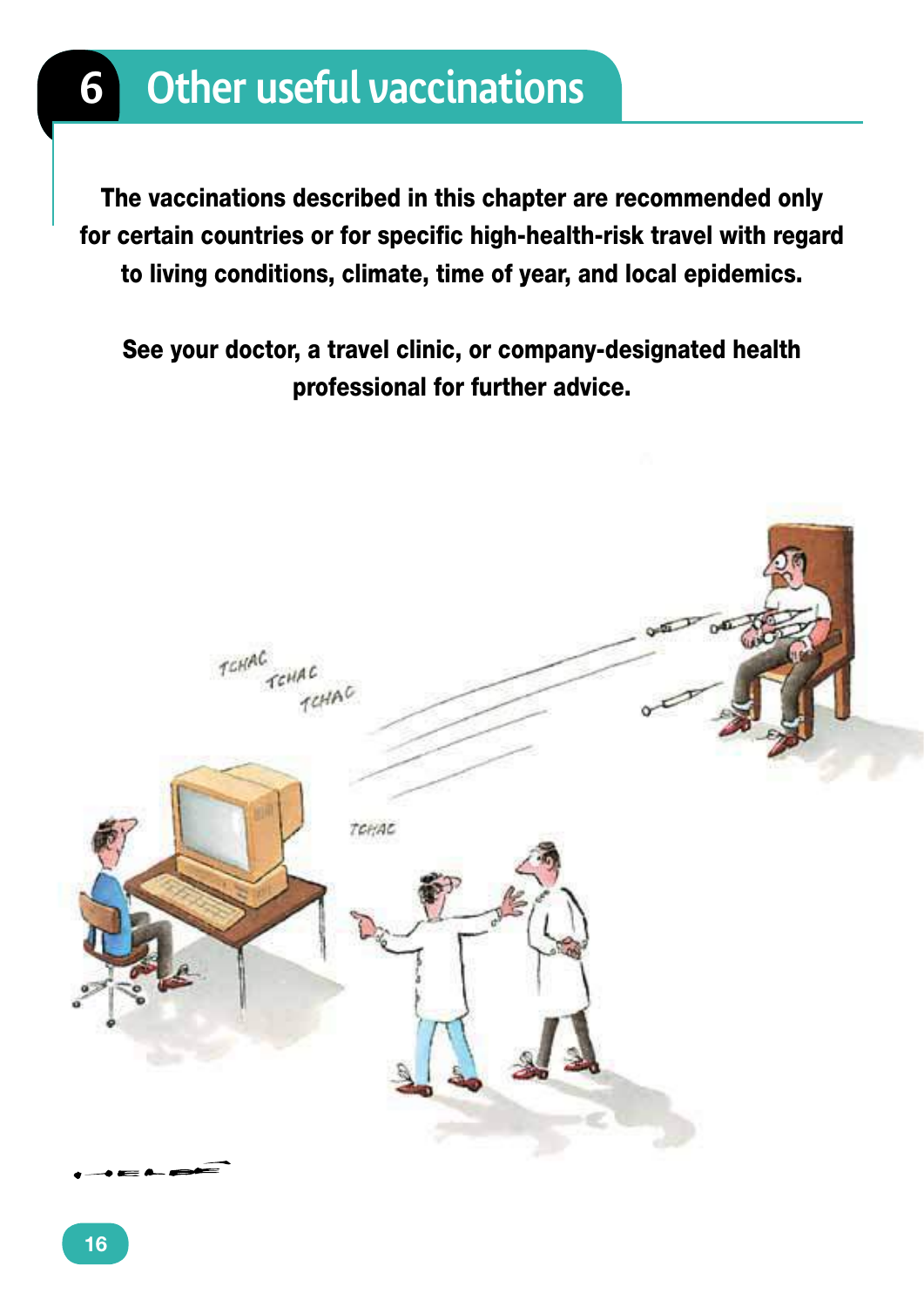

### **CEREBROSPINAL** MENINGITIS

Cerebrospinal meningitis is a serious and<br>
Coften fatal disease that is transmitted from one individual to another through respiratory tract secretions (coughing, sneezing, etc.). It occurs mostly in children and young adults, producing an inflammation of the fluid and envelope covering the brain and spinal cord.

This disease is caused by the meningococcal bacteria that occurs mainly in Africa, South America, and the Middle East. Five major meningococcal serogroups can cause epidemics of the disease – A, B, C, Y, and W135. A and C are responsible for most cases in Africa. Serogroups Y and W135 have appeared only recently. Epidemics of meningitis are frequent during the dry season.

Symptoms include high fever, a stiff neck, headache, nausea, and vomiting. Neurological symptoms appear rapidly, with sleepiness, reduced alertness, seizures, and eventually coma.

### *Vaccination*

The meningitis vaccination is highly recommended for those traveling or living in high-risk areas.

The original meningitis A and C vaccination still exists. It requires one shot every 3 years, and it protects only against strains A and C.

The more recent meningococcal vaccination protects against four strains (A, C, Y, and W135) and requires one shot every 5 years. This vaccination may not be available in all countries.

Note : Although there is no vaccination against meningitis B, antibiotics are extremely effective. The B serogroup of meningitis is not prevalent in Africa, South America, or the Middle East.

FOR TREATMENT OF the envelop covering the brain?

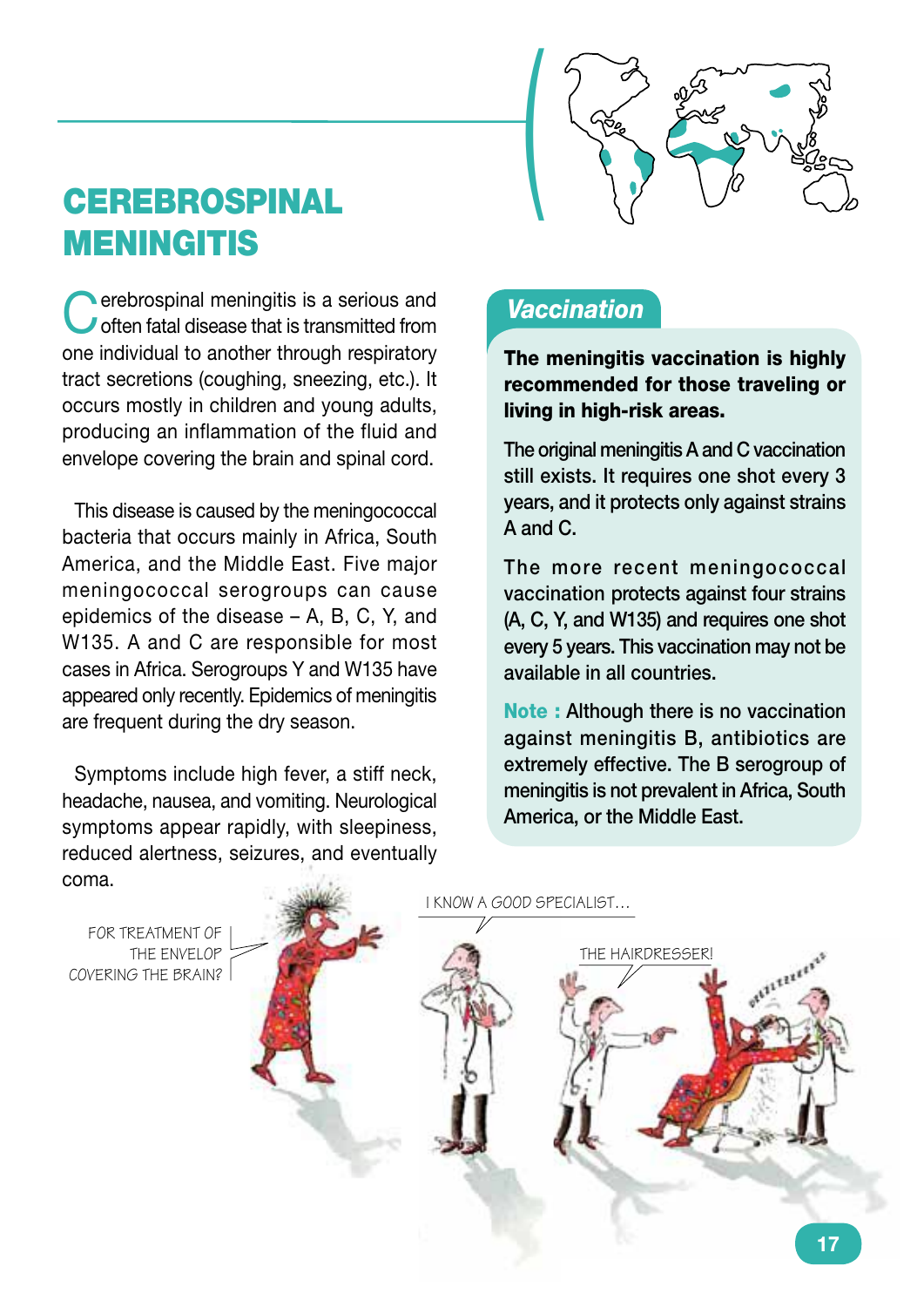### RABIES

Often fatal, rabies is a viral disease<br>Unansmitted by an infected animal's saliva or tissue from its brain or nervous system. It occurs mostly in people bitten by stray dogs or other mammals (typically cats, bats, foxes, and squirrels). Children are considered at higher risk because of their tendency to play with animals.

The incubation period for rabies can vary from a few days to a few months, depending on the depth of the wound and its location. The disease causes paralysis, spasms of the swallowing muscles, delirium, and convulsions, rapidly followed by coma and death. Recovery once symptoms occur remains extremely rare.

Rabies occurs in almost all developing countries. In some countries, more than 30% of stray dogs are contaminated.





### *Vaccination*

The rabies vaccination requires three injections performed within a 1-month period, with a booster shot 1 year later and then every 3 years.

Pre-exposure or pretravel vaccination does not eliminate the need for medical attention after a potential rabies exposure but simplifies the treatment by reducing the number of injections required as well as improving the likelihood of recovery.

If a person bitten by a stray animal has been previously correctly vaccinated, emergency treatment requires only two additional injections of the rabies vaccination whereas a nonvaccinated individual needs one shot of antirabies immune globulin plus five injections of the rabies vaccination within a 30-day period.

Considering that the rabies vaccination may be extremely difficult to obtain in developing countries, pretravel rabies vaccination is particularly recommended for people who will be living in high-risk areas, especially children who love to play with and pet stray animals.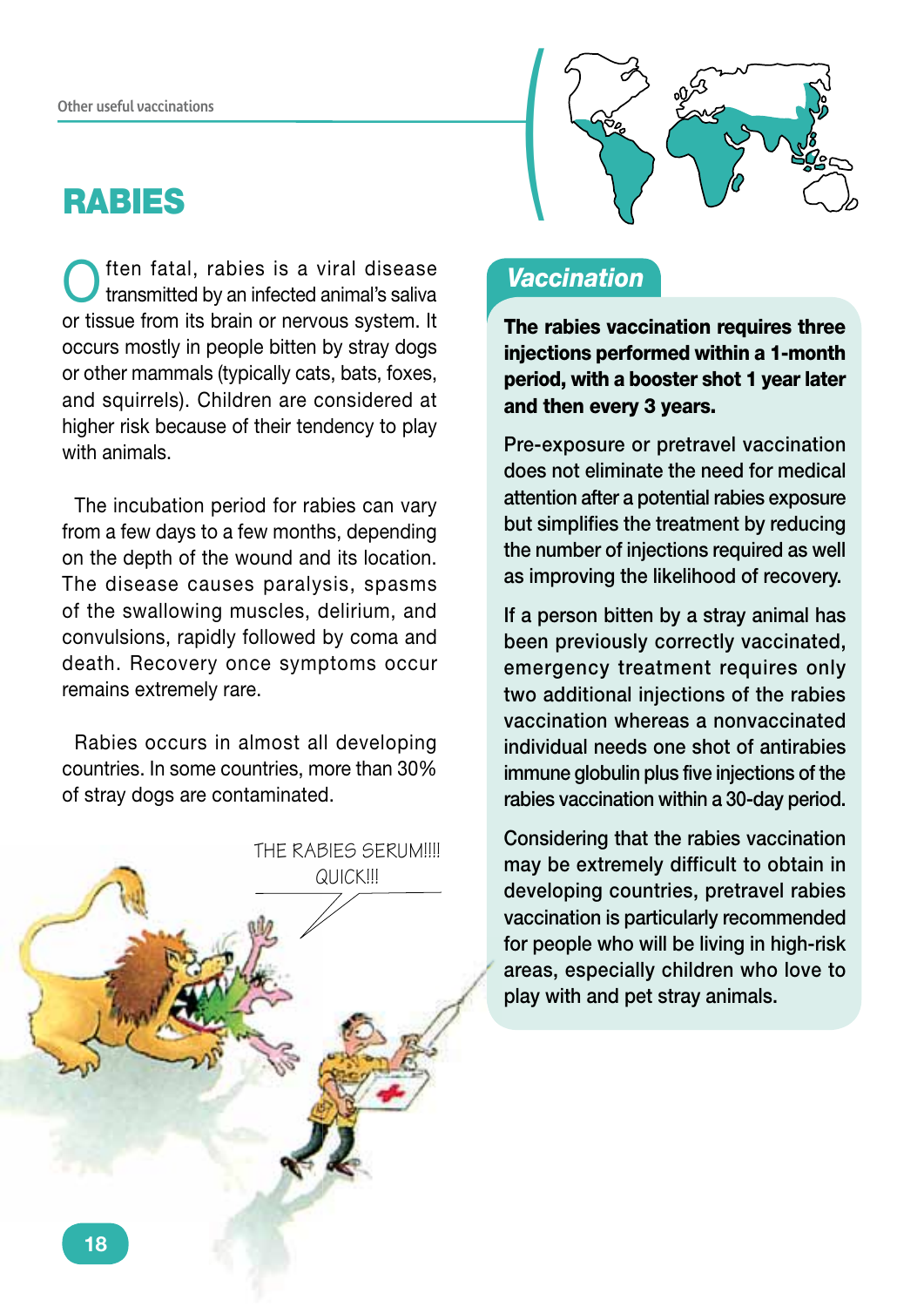

### **JAPANESE ENCEPHALITIS**

J apanese encephalitis is an often fatal viral disease, killing approximately 10,000 people each year, that attacks the brain and spinal cord. It is a rural disease transmitted by mosquitoes during the summer months in the agricultural, rice paddy regions.

The mosquito bites during the night, just like in malaria transmission, but it is a different species of mosquitoes from the *Culex* family. After a 7-day incubation period, symptoms may include headache, fever, and disorientation. The disease can lead to convulsions and death.

Japanese encephalitis is the main cause of viral encephalitis in Japan, Korea, China, India, the Philippines, Southeast Asia, and the eastern part of Russia.

Prevention of Japanese encephalitis is based on insect-bite prevention (impregnated bed nets, insect repellents, window screens, protective clothing, electric diffusers, coils, etc.) and the highly effective vaccination.

### *Vaccination*

The Japanese encephalitis vaccination is recommended for stays in rural areas during the summer months where the disease is both endemic and prevalent.

Two injections are given at a 1-week interval with a booster shot 1 month later and every 2 years thereafter.



i have a spliTTing headache! could iT be japanese encephaliTis?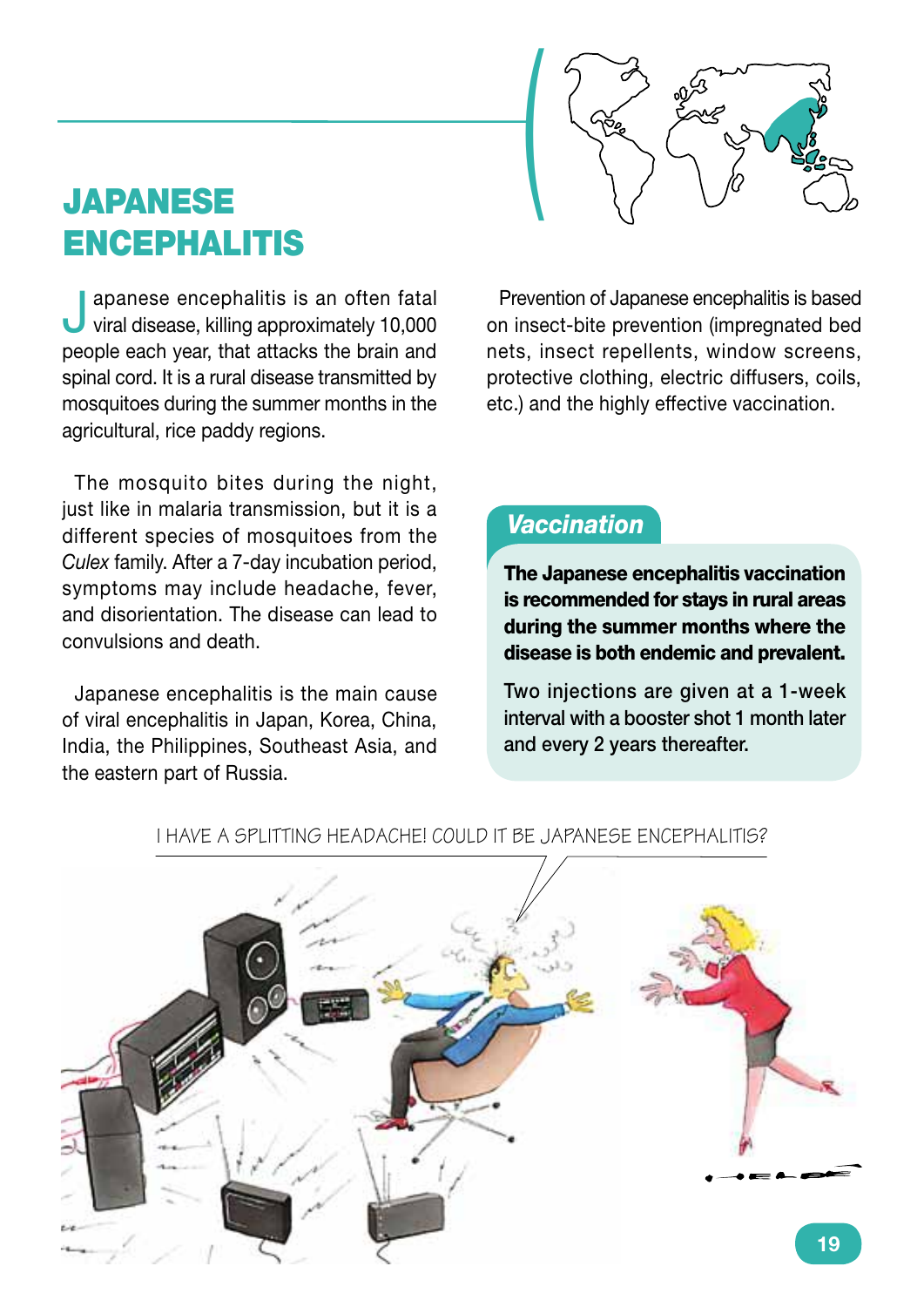### TUBERCULOSIS

Tuberculosis (TB) is a bacterial disease<br>that infects the lungs and also the bones, kidneys, and brain. Transmission occurs when a person with active TB disease coughs, spreading the germ in the air. Repeated and prolonged contact with a contagious person is usually necessary to contract the disease.

Diagnosis is suspected on a chest X-ray and confirmed by other tests (tuberculin skin test, QuantiFERON® blood test). Treatment requires 6 to 12 months of antibiotics. Untreated TB can be fatal.



One-third of the world's population is infected with latent TB. Of these people, 5% to 10% become sick or infectious, resulting in more than 1.5 million deaths each year. It is most common in developing areas with poor hygiene and sanitation. Drug-resistant tuberculosis is a major problem among people with **HIV** 

Did you get your shot?

### *Vaccination*

One injection of the BCG (bacille Calmette Guérin, named for its developers) vaccine is mandatory at birth in many developing countries to reduce the severe consequences of the disease in children. It does not provide 100% protection but prevents the severe neurological forms of the disease.

Although it is not systematically administered in the USA and some other countries, the BCG vaccination is highly recommended by the WHO for travelers, particularly children, who will have lengthy stays in high-risk countries for TB. Check with your medical adviser before leaving home.

Prevaccination verification by a tuberculin skin test or the QuantiFERON® test (where available) is recommended to confirm that a person is negative for TB.

Administration of the BCG vaccination will cause a positive tuberculin skin test, usually for life. This can create unnecessary concern, particularly when registering a child in a new school, because the child may be falsely considered to have TB. It is therefore essential to keep proof of the BCG vaccination.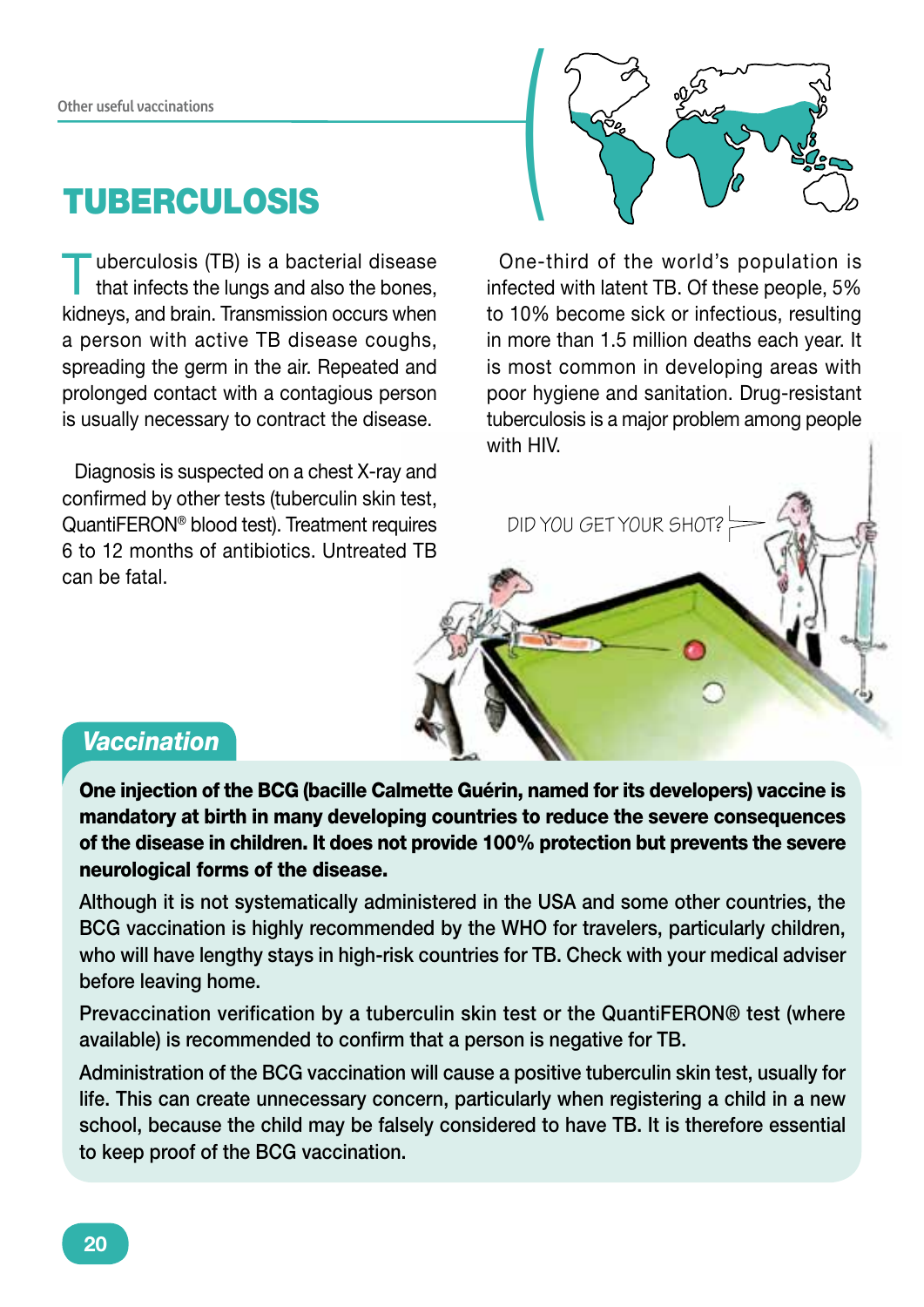

### **CHOLERA**

Cholera is a bacterial disease transmitted by<br>Contaminated water, food, or dirty hands (fecal risk). Cholera can cause massive, watery diarrhea, vomiting, and dehydration, which can lead to death within a few hours. Treatment requires antibiotics and rehydration.

In South America, Africa, Asia, and parts of the Middle East, cholera reappears in epidemic forms when hygiene and sanitation standards are relaxed.

Prevention is based on drinking only «clean» water (bottled, boiled, or chemically disinfected), avoiding ice cubes, washing hands before meals, and eating safe foods (avoiding raw, undercooked, or unrefrigerated foods, especially meat, fish, and milk products). As the saying goes, "Boil it, peel it, cook it, or forget it!"

### *Vaccination*

The old injectable cholera vaccination is no longer recommended. Neither is the newer oral vaccination, which requires two doses at an 8-day interval but provides only partial protection for a few months against the disease.

From a practical point of view, forget the cholera vaccination and insist on practicing good hygiene, hand washing, drinking clean water, and eating safe foods.

### could you please disinfecT my waTer a liTTle biT more?

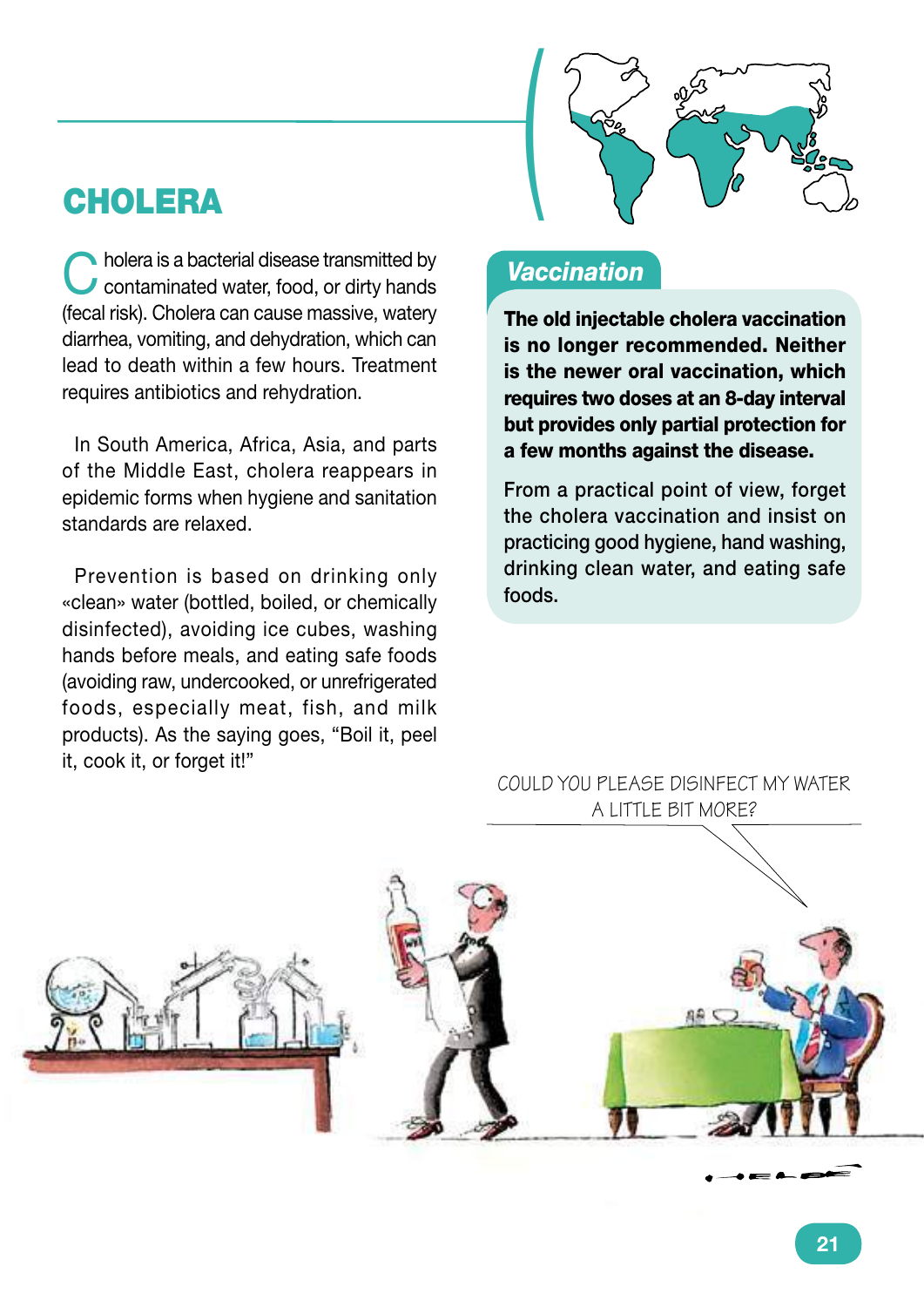### **DIPHTHERIA**

Although diphtheria is historically a children's disease, this severe toxinproducing bacterial infection can occur in adults. Transmitted through coughing and sneezing, diphtheria causes fever and sore



throat and produces a whitish membrane that adheres to the tonsils and throat, which causes difficulty swallowing and eventually fatal airway obstruction. Immediate treatment with a specific diphtheria antitoxin is required.

### *Vaccination*

This once-fatal disease is easily prevented by a mandatory vaccination, usually performed during childhood at the same time as the combination tetanus, polio, and pertussis vaccination (see «Vaccinations, Travel, and Children»).

Adults who received their last booster shot for diphtheria more than 10 years ago, when they were adolescents, are no longer actively protected against the disease. A booster shot every 10 years is recommended.

Nonvaccinated adults should be immunized with two shots at a 1-month interval, with a booster shot 1 year later and then every 10 years.

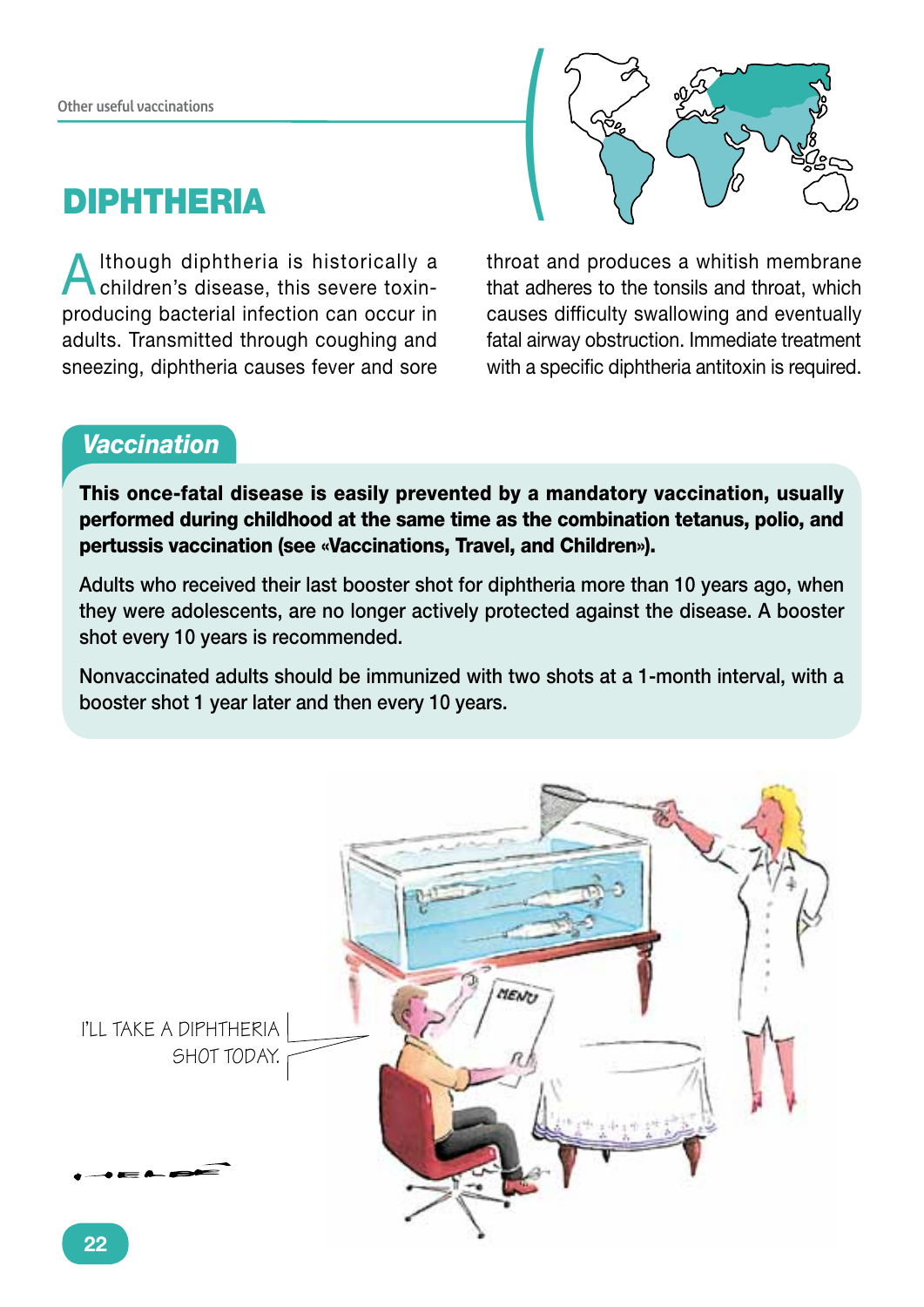

### THE FLU (INFLUENZA)

The flu is a major cause of absenteeism<br>around the world. In the USA alone, each year 5% to 20% of the population contracts the ordinary, seasonal flu, and about 36,000 people die from flu-related causes – mainly the elderly and those who have a preexisting medical condition (severe diabetes, or heart or lung disease).

The ordinary, seasonal flu is a viral disease easily transmitted by coughing and sneezing. Symptoms include fever (usually high), headache and body aches, cough and sore throat, and extreme tiredness. The flu lasts about a week, but it is followed by post-flu fatigue.

> Happy New Year! But next year don't forget your flu shot!

### *Vaccination*

The yearly flu shot provides protection against the flu for 6 to 12 months. The vaccine is also available as a nasal spray. The flu virus mutates, or changes, its molecular structure regularly. Therefore, the vaccine is reformulated each year and must be readministered yearly, at least 2 weeks before flu season. Yearly flu shots are a worthwhile precaution for busy, always-on-the-run, modern employees and their families.

The flu vaccine is recommended for children as young as 6 months.

The yearly seasonal flu shot does not protect against other strains of influenza, such as avian flu or the H1N1 virus. Future flu shots may incorporate these new viral strains in their formulation.

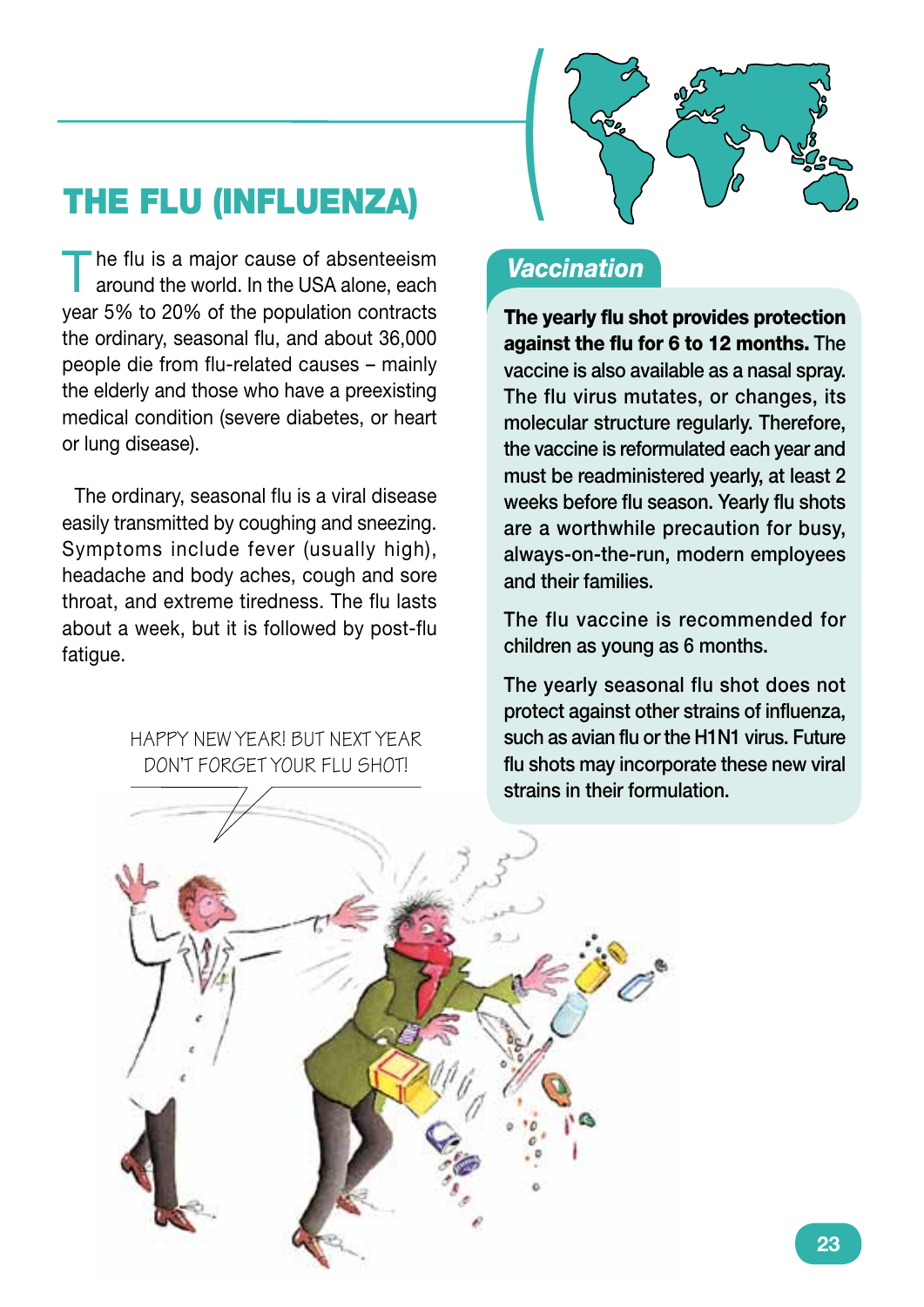

### TICK-BORNE ENCEPHALITIS

Ticks are blood-sucking arachnids that attach<br>themselves to warm-blooded vertebrates. They are found in forests, woods, parks, and any place where there is heavy vegetation and undergrowth.

Tick-borne encephalitis (TBE) is a viral disease that occurs mainly in Eastern and Central Europe (extremely common in Austria), as well as certain parts of Scandinavia, CIS, and Asia. The disease is most often contracted from spring to fall. Although TBE is rarely fatal, it can cause severe damage to the brain and nervous system. There is no curative treatment.

Prevention of TBE is based on insect bite protection (wearing protective clothing, repellents, and boots or hiking shoes; examining exposed areas of the body; and promptly removing any ticks that are found) and the very effective vaccination.

Lyme disease is another tick-borne disease that occurs mainly in North America and Europe, but unlike TBE, it is caused by a bacteria and has no preventive vaccination, although it can be successfully treated by antibiotics. In humans symptoms include fever, headache, fatigue, and a typical skin rash known as erythema migrans. If untreated the infection can spread to the heart, joints, and nervous system.

### *Vaccination*

The vaccine against TBE requires two shots at a 4- to 8-week interval and booster shots 1 year later and every 3 years thereafter.

MOVF OVFR! This is my territory!

**24**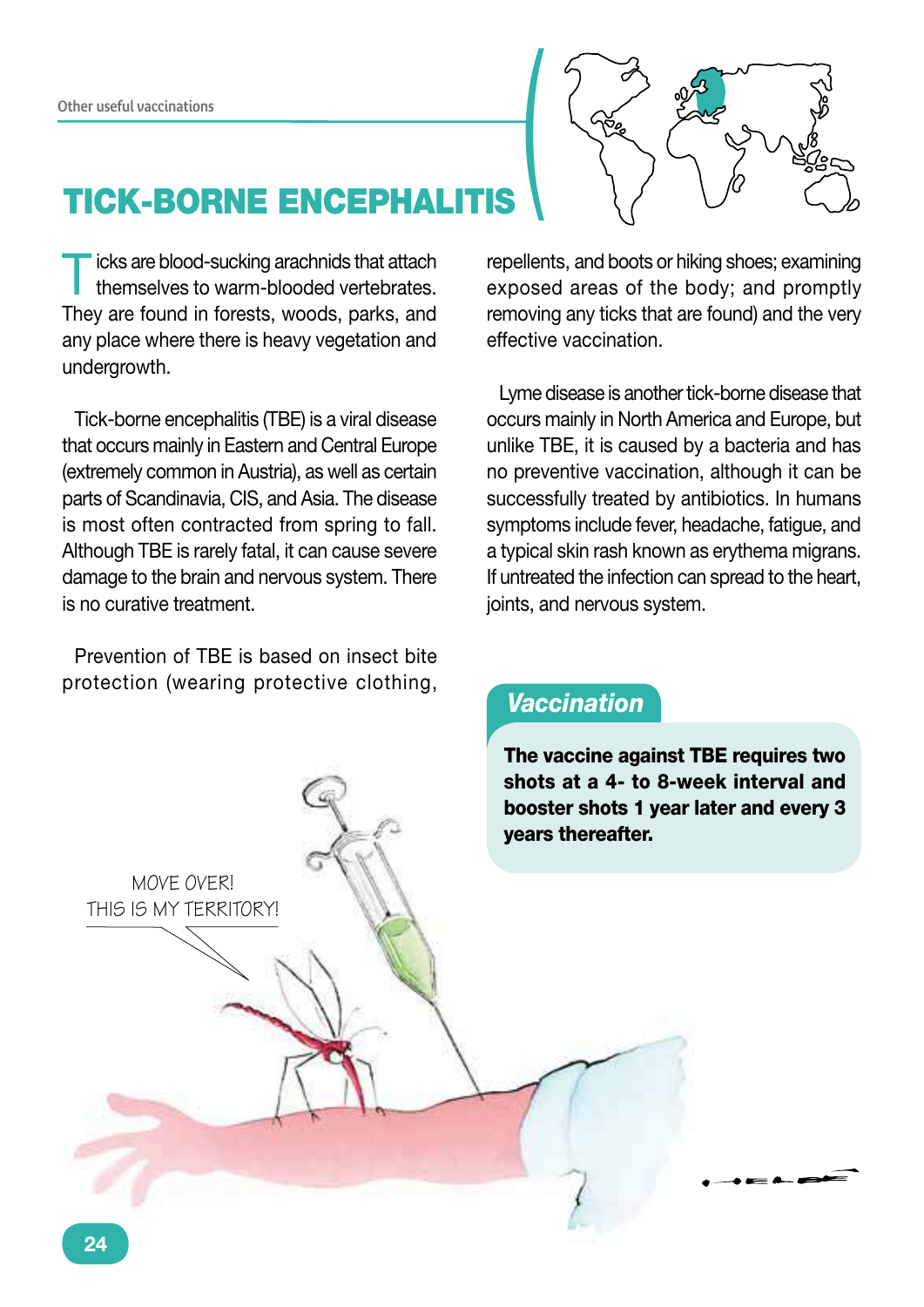### OTHER VACCINATIONS

Vaccinations are available for the following diseases. Except for the chickenpox (varicella) vaccine, which is a routine vaccination for children, these vaccines are usually reserved for specific situations, professions, epidemics, or local conditions. This list is just for your information.

- Chickenpox (varicella) is mainly a childhood disease. However, nonimmune adults who contract the disease are at high risk of complications, which include swelling of the brain, pneumonia, and even death.
- Herpes zoster or shingles is due to the same varicella virus that causes chickenpox. After a person recovers from chickenpox, the virus stays in the body, usually remaining dormant. However, if it is reactivated, it causes a painful skin rash of blisters on one side of the face or body. Although the rash disappears within a few weeks, severe postherpetic pain can last for months or years.
- Human papilloma virus (HPV) is the most commonly sexually transmitted infection. Some types of HPV can cause cervical and other cancers.
- Leptospirosis is a bacterial infection that is spread through the urine of infected animals in tropical and subtropical areas.
- Pneumococcal disease is a bacterial infection that can cause severe pneumonia and meningitis. Children under 2 years old and the elderly are most susceptible.
- The plague is another bacterial infection transmitted by infected fleas and rats. In the 14<sup>th</sup> century more than 20 million people in Europe died from what was known as the «Black Death.»
- Anthrax is an acute bacterial infection affecting cattle, horses, and goats. Humans contract the disease by coming in contact with infected animals.
- **Rickettsia bacteria** carried by lice cause epidemic typhus.

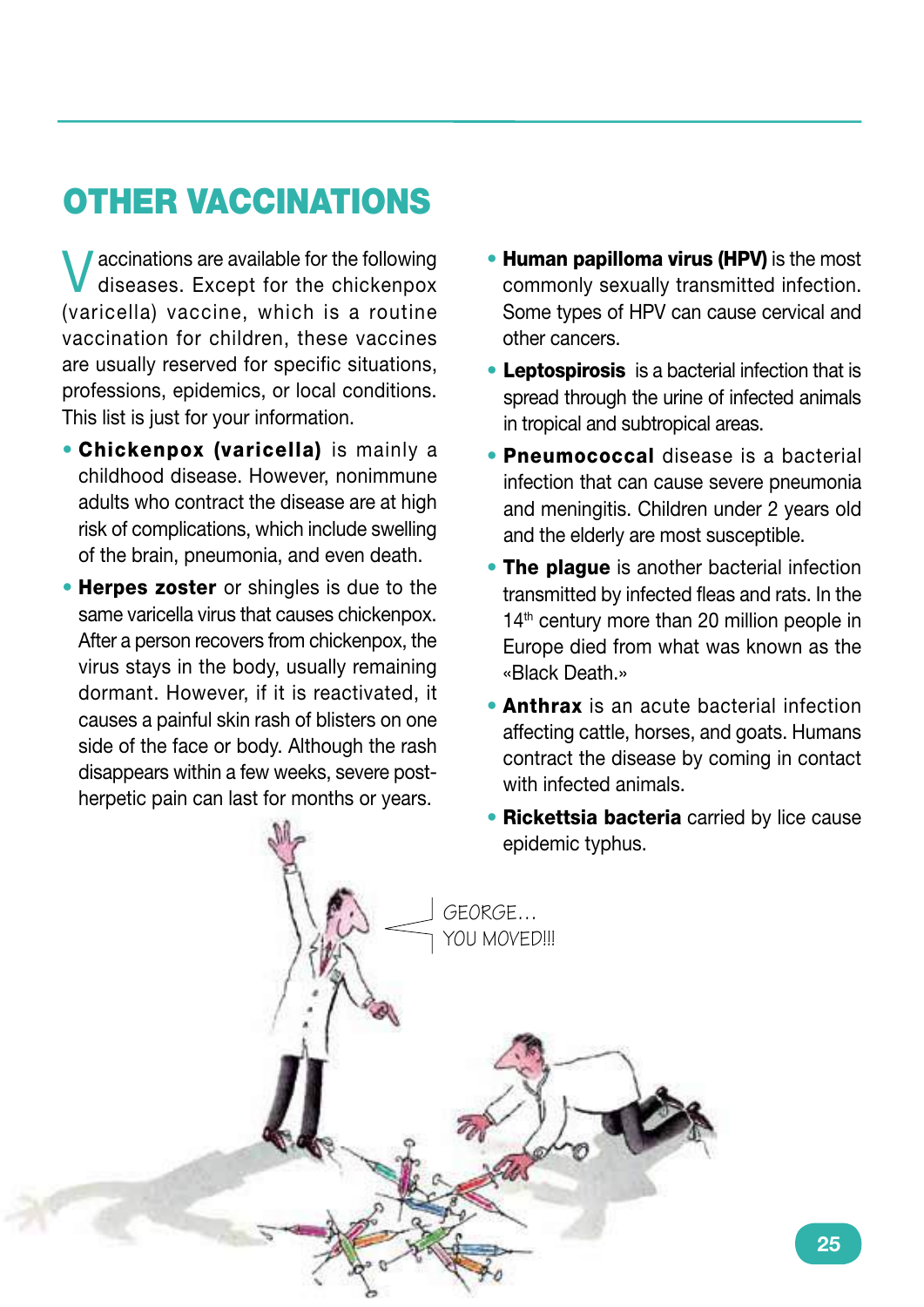# **Vaccinations, travel, and children**

Children do not have natural immunity against disease. It is important for them to be protected correctly by vaccinations from an early age when in their home country, and even more important if they are traveling or living abroad. Vaccination programs and the vaccination calendar for children vary from one country to another.



### All children must have the following:

#### • Tetanus, polio, diphtheria, and whooping cough (pertussis).

The vaccines for these four diseases are usually combined in one injection.

#### **The recommended schedule for this shot is:**

- one injection per month for 3 months, starting at 2 or 3 months of age,
- one booster shot 1 year later and at 4 to 6 years old.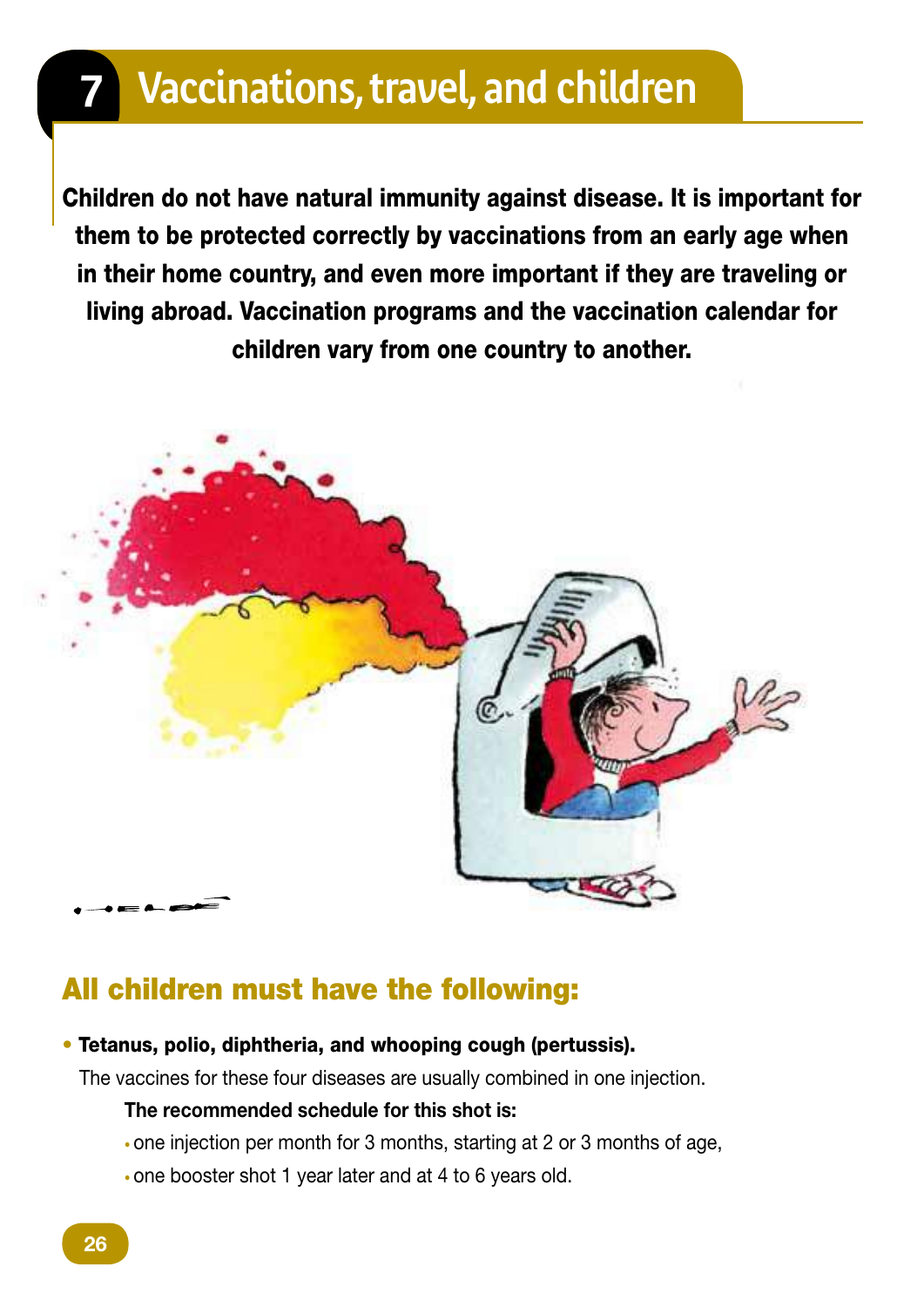### Highly recommended for children:

#### • Mumps, measles, and rubella (German measles)

The combined MMR vaccine for these three diseases is given in one injection that should be administered at 12 to 15 months of age with booster shots 1 month and 10 years later. In some countries MMR is associated with the chickenpox vaccine.

#### • Haemophilus influenza (type b)

The Hib vaccine is recommended for very young children. The disease can cause fatal cases of meningitis (completely different from meningitis A, B, and C). The vaccination can be combined in one injection with that for tetanus, polio, diphtheria, and whooping cough.

#### • Hepatitis A and B

#### • Rotavirus

This viral infection is the primary cause of acute, severe diarrhea in the world. Some 500,000 children under 5 years of age die each year of rotavirus infections, mainly in Africa and Asia. This is a highly recommended vaccination for the traveling young child.

#### NOTE :

- Medical advice should be requested before vaccinating children under 9 to 12 months of age for yellow fever, typhoid fever, tick-borne encephalitis, and meningitis because these vaccinations are not always well tolerated or effective before this age. All other vaccinations can be routinely administered to children, even under 12 months of age, without any problems.
- In some countries the pneumococcal vaccine is routinely administered to young children. Check with your family doctor.
- For young children traveling to developing countries, the value of a BCG vaccination against tuberculosis should also be discussed with your family doctor. As already discussed in the TB page, this vaccination may pose a problem upon returning to countries such as the USA or the UK because the tuberculin skin test will appear positive, mimicking a tuberculosis infection. Be sure to have a medical certificate confirming that the child has received the BCG vaccine.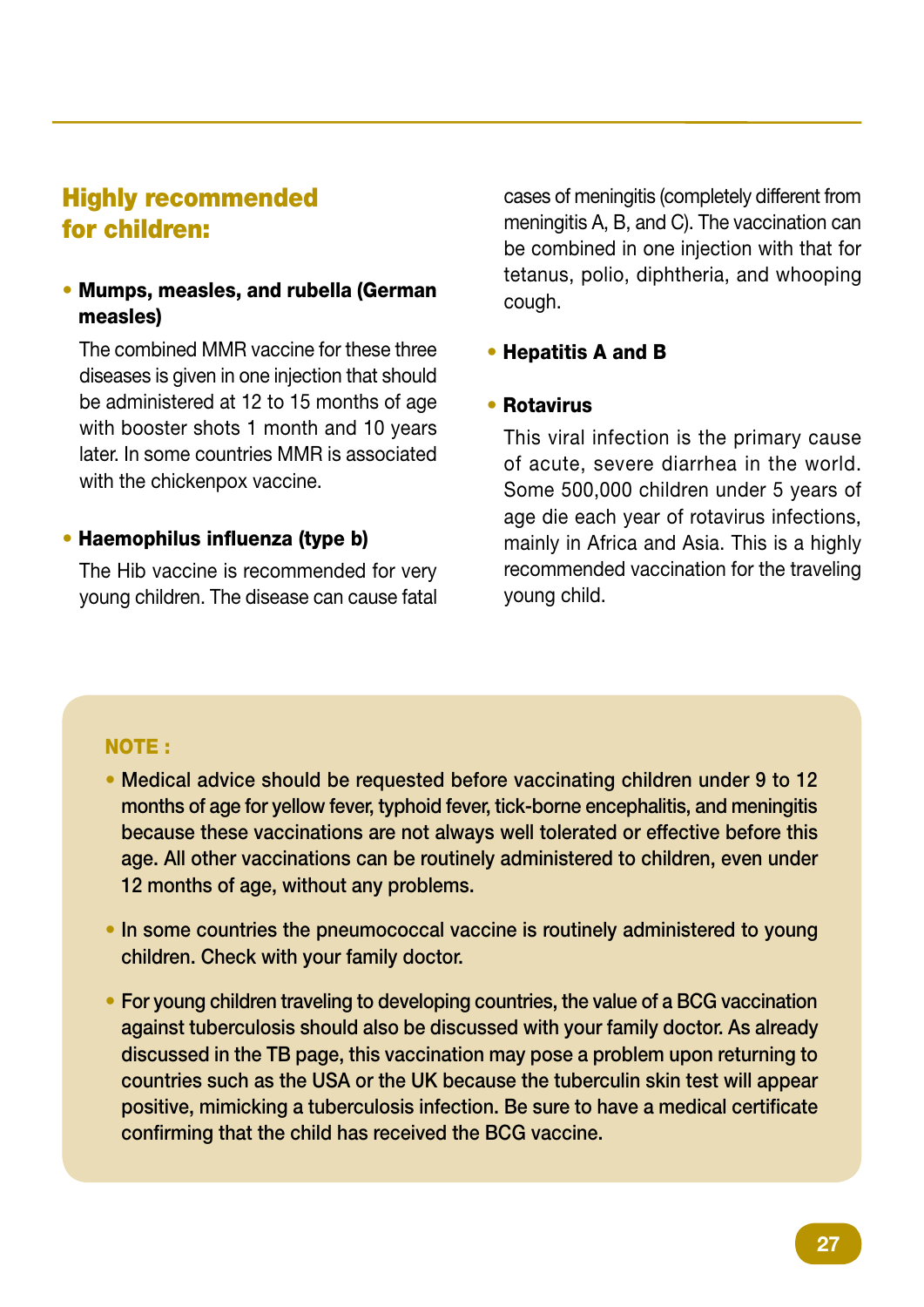# 8 Vaccinations, travel, and pregnancy

Certain vaccinations should be avoided during pregnancy because of their potential risk to the developing fetus.

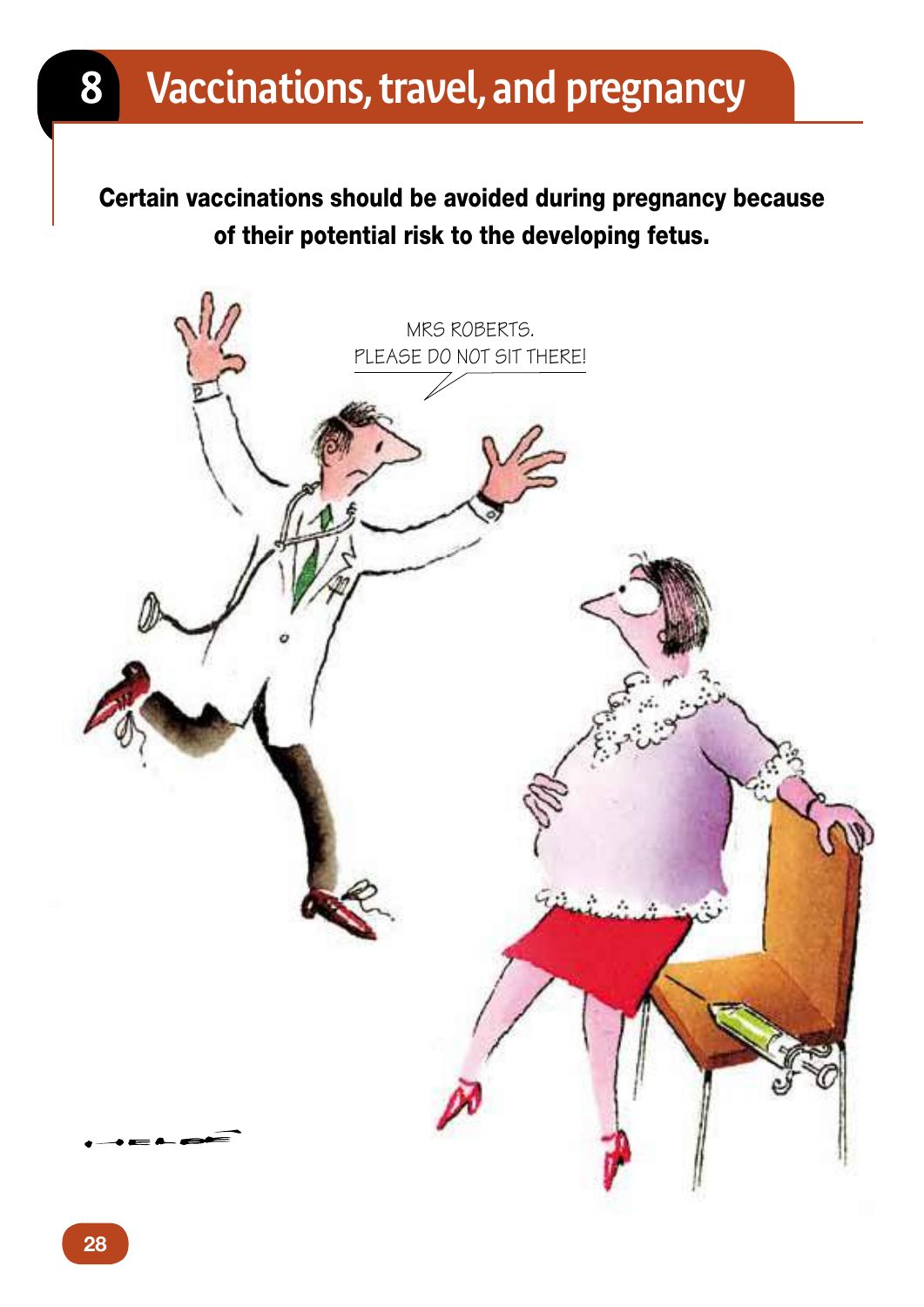### During pregnancy the following vaccinations should be avoided:

- oral polio vaccination (Sabin). The injectable vaccination (Salk) can be safely performed during pregnancy for nonvaccinated women going to high-risk countries.
- mumps, measles, rubella (German measles), and chicken pox.
- BCG for tuberculosis.

### During pregnancy but only in cases of absolute necessity

(for example, travel to a high-risk area such as Africa for yellow fever or Asia for Japanese encephalitis), the following vaccinations can be administered with only a minimal fetal risk:

- rabies
- yellow fever (if possible avoid vaccination during the first 3 months of pregnancy)
- Japanese encephalitis (if possible, avoid vaccination during the first 6 months of pregnancy)
- typhoid fever.

Ideally, these vaccinations should be administered either before or after pregnancy.

Virtually all other vaccinations can be administered to pregnant women without any problems.

If necessary, vaccinations can be performed during breastfeeding without risk to the mother or baby.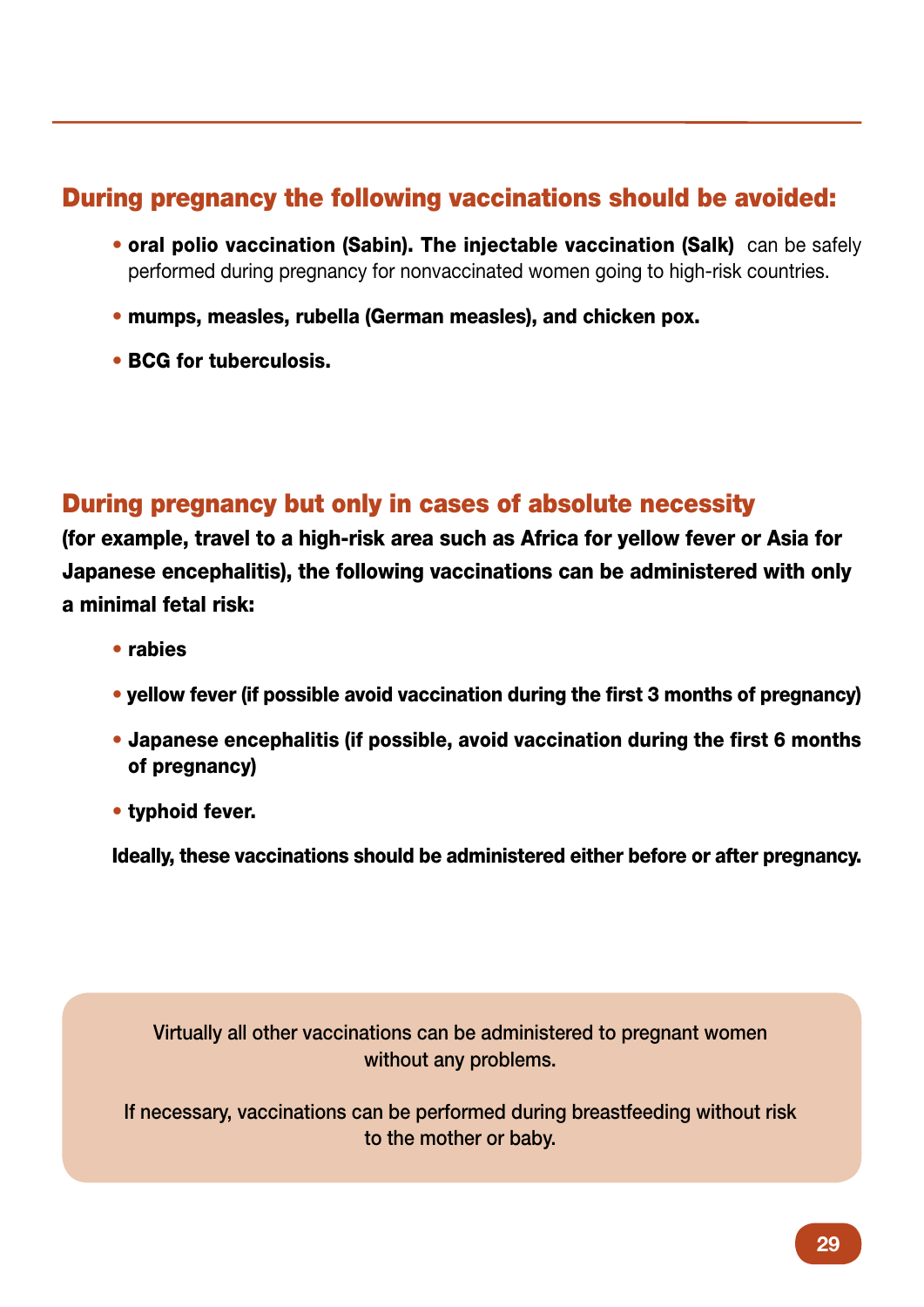# When to avoid vaccinations

### There are certain situations when a person must temporarily delay or indefinitely refrain from receiving a vaccination.

In these cases, travel to a high-health-<br>risk area should be postponed. It may be n these cases, travel to a high-healthpreferable to delay or cancel a trip rather than

risk acquiring a serious or fatal disease, such as yellow fever or meningitis.

### Consult a doctor

• pregnant women

#### The following is a nonexhaustive list of examples for which a vaccination may have to be temporarily delayed or not given:

- people with or recuperating from a severe disease or illness
- people with fever or a highly infectious disease
- people with severe skin infections and eczema (this advice applies mainly to the BCG vaccine against tuberculosis)
- people with an immune deficiency that occurs with certain diseases, such as leukemia, cancer, lymphoma, and AIDS
- people undergoing certain medical treatments such as high doses of cortisone, chemotherapy, other immunosuppresive drugs, or cobalt therapy
- people with known allergies to a specific vaccine.

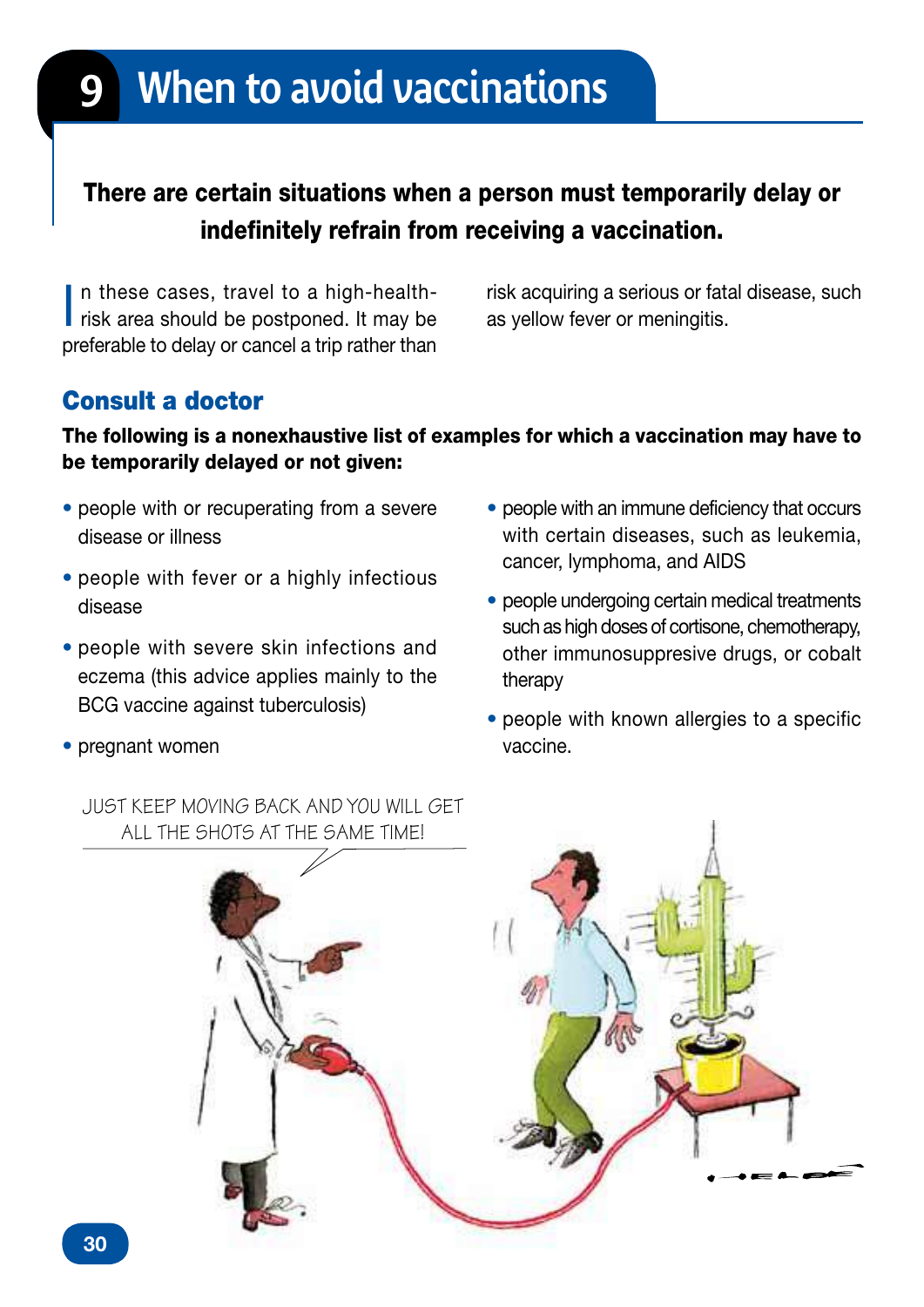# 10 Vaccinations of the future

Scientists around the world are working on new vaccinations to combat old problems.

Some of these vaccinations are almost ready for commercialization, whereas others are still in the experimental stage.



### Some of the vaccinations researchers are working on are for:

- AIDS
- bilharziasis (schistosomiasis)
- cancer
- chikungunya
- Congo crimean fever
- dengue fever
- hanta virus
- hepatitis C
- Lassa fever
- leishmaniasis
- leprosy
- Lyme disease
- malaria
- herpes
- meningitis B
- Rift Valley fever
- syphilis
- toxoplasmosis
- traveler's diarrhea.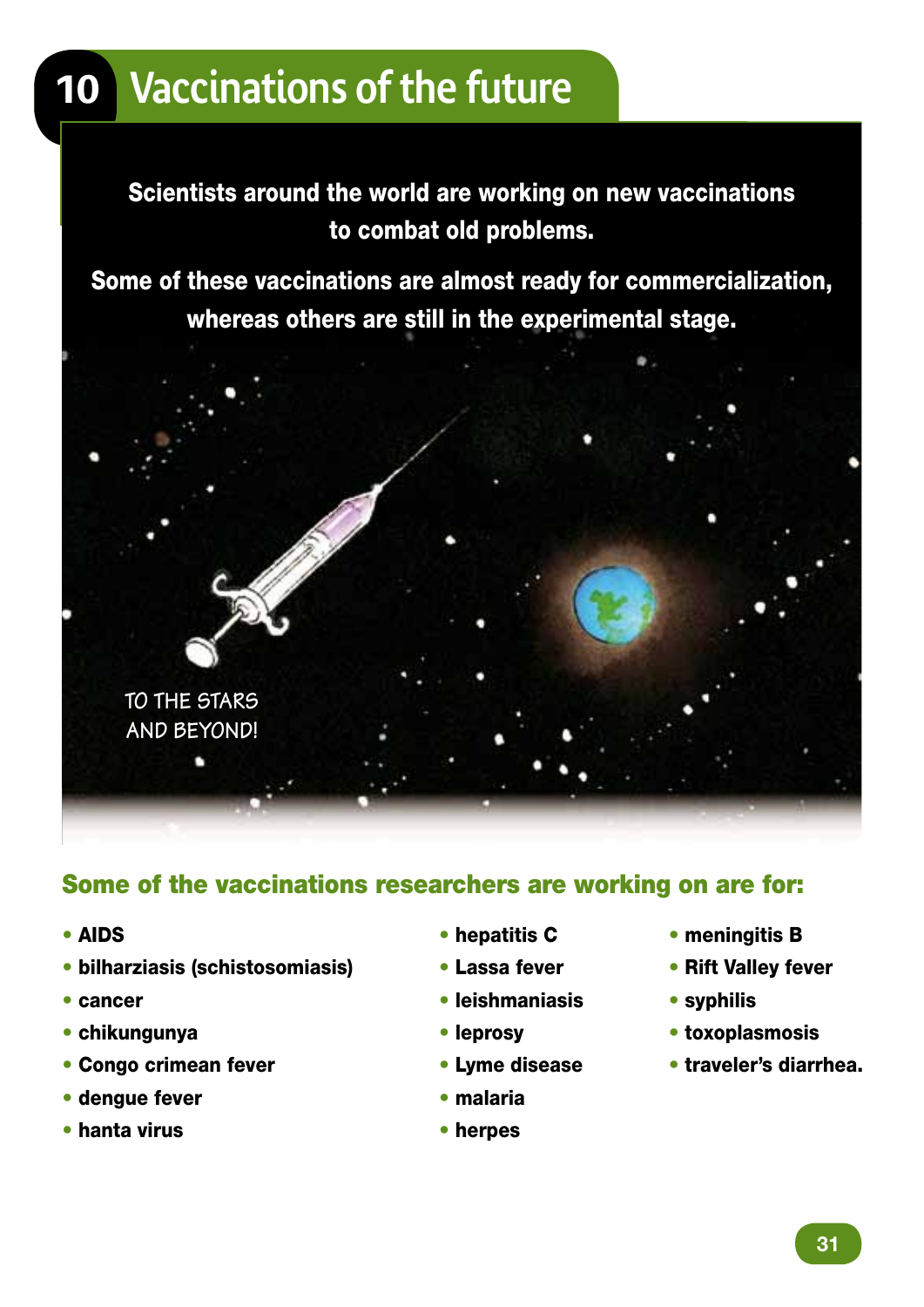Today, vaccinations are taken for granted<br>and their importance has become underestimated.

However, it should not be forgotten that vaccinations are the major factor in completely eliminating certain fatal diseases around the world and reducing the incidence of others.

People working overseas travel and work in many parts of the globe . They live in varied climates and are exposed to health conditions that make them particularly vulnerable to many types of illnesses that are totally unknown in their home country.

### VACCINATIONS MUST NOT BE FORGOTTEN!

a liTTle vaccinaTion cockTail before your Trip.

#### It is essential that everyone have:

- a tetanus vaccination
- the correct vaccinations performed depending on age, travel, and eventual exposure (time of year, epidemic, climate)
- booster shots kept up-to-date
- all vaccinations recorded in the WHO International Certificate of Vaccination or Prophylaxis (yellow card) and in their personal medical records
- vaccinations performed in their home country early enough to complete the series of shots required before travel is initiated (but avoid vaccinations in foreign countries, unless performed in company-designated or company-recommended medical centers).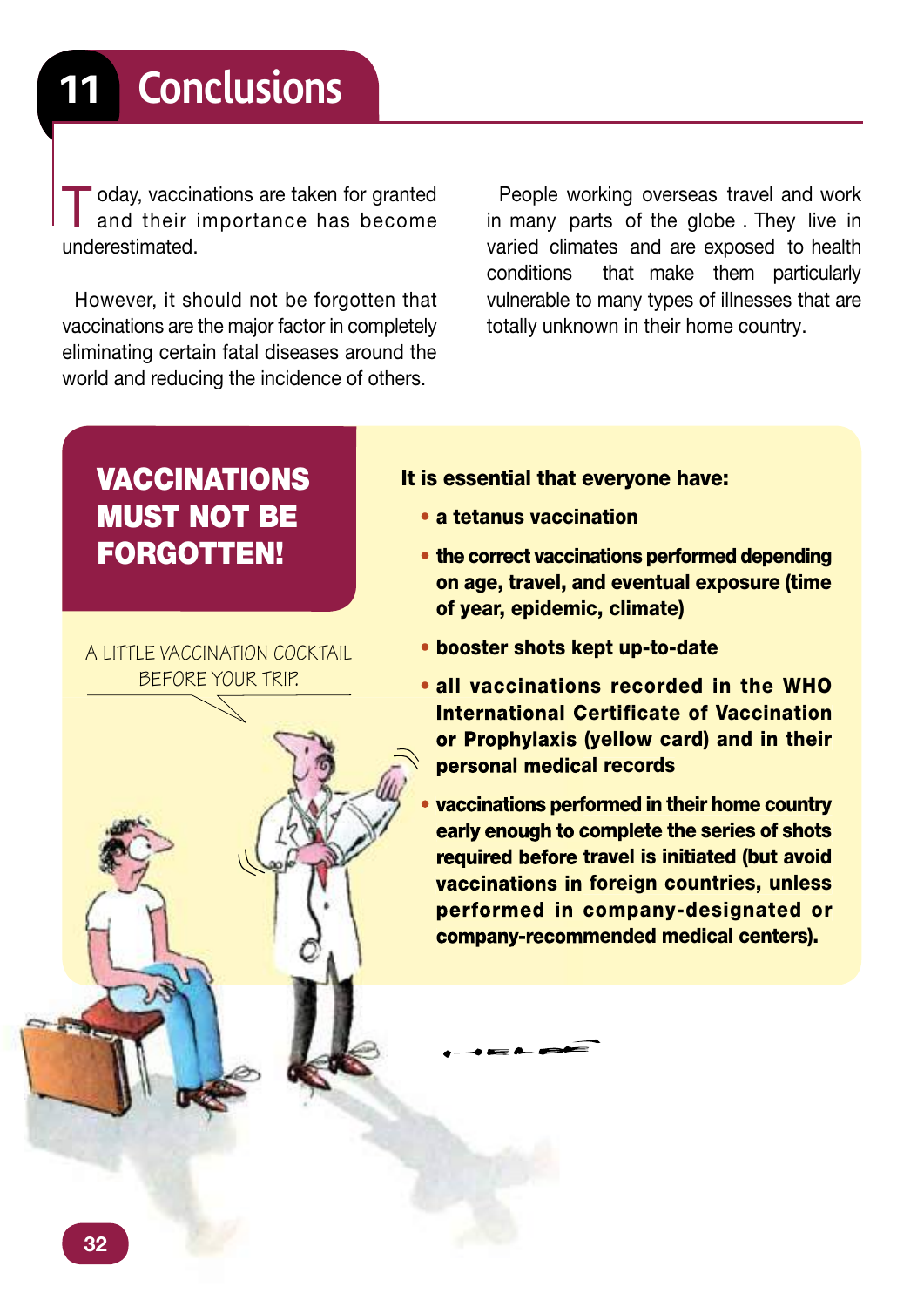|                                                       | FBE                                        |                   |                         |                    |         |                   |                   |                   |                   |                   |                   |                   |                   |         |         |                    |
|-------------------------------------------------------|--------------------------------------------|-------------------|-------------------------|--------------------|---------|-------------------|-------------------|-------------------|-------------------|-------------------|-------------------|-------------------|-------------------|---------|---------|--------------------|
|                                                       | 룬                                          |                   |                         |                    |         |                   |                   |                   |                   |                   |                   |                   |                   |         |         |                    |
|                                                       | Jap.<br>Enceph.                            |                   | $\overline{\mathbf{N}}$ |                    |         |                   |                   |                   |                   |                   |                   |                   |                   |         |         |                    |
|                                                       | Rabies                                     |                   | ø                       |                    |         |                   |                   |                   |                   |                   |                   |                   |                   |         |         |                    |
|                                                       |                                            |                   |                         |                    |         |                   |                   |                   |                   |                   |                   |                   |                   |         |         |                    |
|                                                       | <b>Yellow Fever Meningitis<sup>2</sup></b> |                   |                         |                    |         |                   |                   |                   |                   |                   |                   |                   |                   |         |         |                    |
|                                                       | Typhoid <sup>1</sup>                       |                   |                         |                    |         |                   |                   |                   |                   |                   |                   |                   |                   |         |         |                    |
| <b>12</b> Recommended vaccination calendar for adults | <b>Hepatitis B</b>                         |                   |                         |                    |         |                   |                   |                   |                   |                   |                   |                   |                   |         |         |                    |
|                                                       | <b>Hepatitis A</b>                         |                   |                         |                    |         |                   |                   |                   |                   |                   |                   |                   |                   |         |         |                    |
|                                                       | <b>Tetanus</b>                             |                   |                         |                    |         |                   |                   |                   |                   |                   |                   |                   |                   |         |         |                    |
|                                                       |                                            | Year <sub>1</sub> |                         | Month 0<br>Month 1 | Month 6 | Year <sub>2</sub> | Year <sub>3</sub> | Year <sub>4</sub> | Year <sub>5</sub> | Year <sub>6</sub> | Year <sub>7</sub> | Year <sub>8</sub> | Year <sub>9</sub> | Year 10 | Year 11 | Year <sub>12</sub> |

1 - Vaccination schedule for injectable vaccine. Oral vaccine requires booster every 5 years. 1 - Vaccination schedule for injectable vaccine. Oral vaccine requires booster every 5 years.

<sup>2 -</sup> Vaccination schedule for Meningitis A,C,Y,W135. Meningitis A&C vaccine requires a booster every 3 years. 2 - Vaccination schedule for Meningitis A,C,Y,W135. Meningitis A&C vaccine requires a booster every 3 years.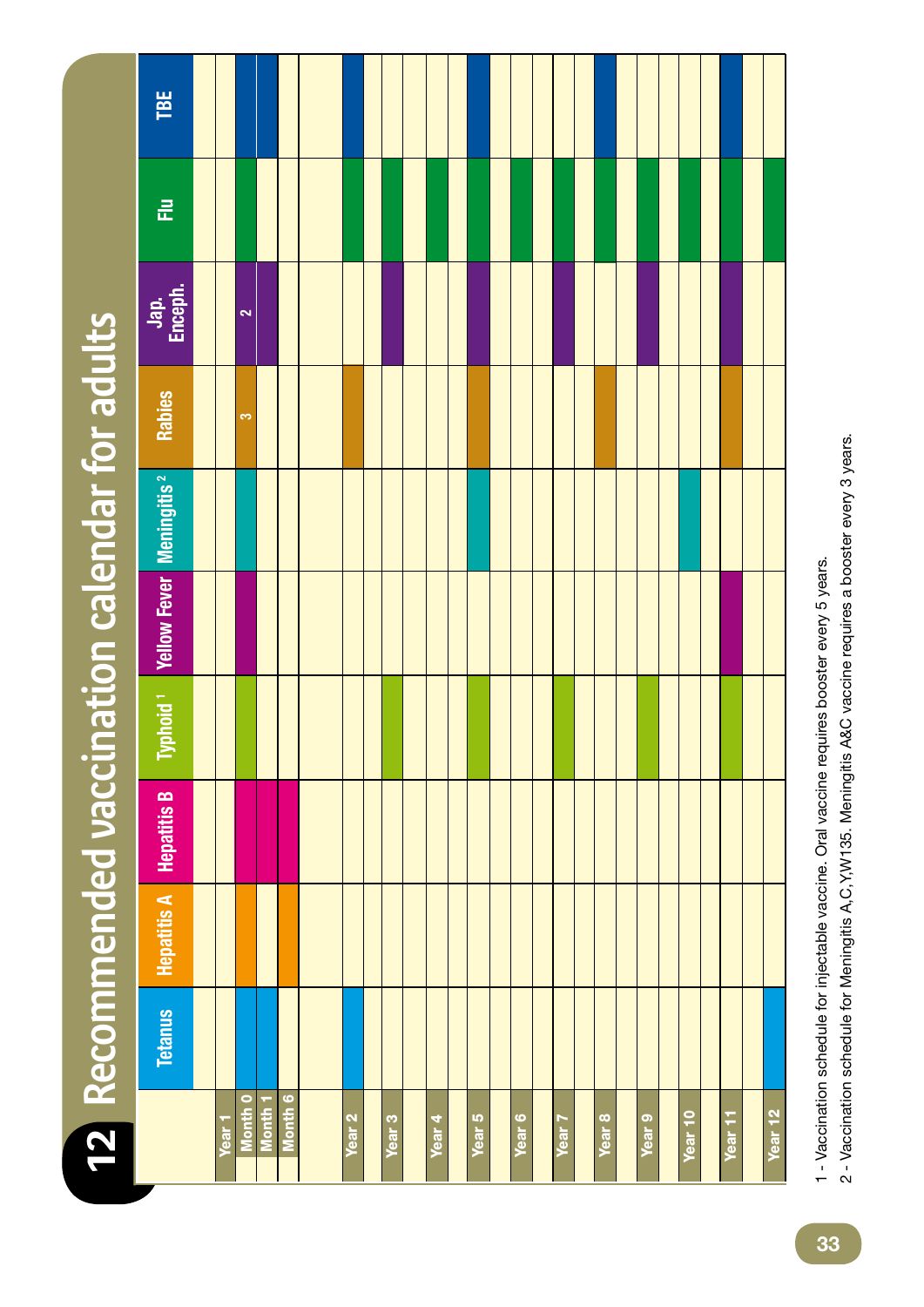# **Frequently asked questions**

### 1. *How long can a vaccine be removed from the refrigerator before losing its effectiveness?*

Vaccines should be stored in a refrigerator at between  $+2$  and  $+8$  degC ( $+35$  and  $+40$  degF). A vaccine can be at room temperature for up to 48 hours without losing its effectiveness. If returned to the refrigerator, it can be conserved for a few more weeks.

#### 2. *Is it necessary to test a person's immunity (for tetanus, hepatitis B, etc.) before getting vaccinated?*

Your doctor will advise if this is necessary. From a public health point of view, there is no reason to check your immunity before getting vaccinated. It is a costly and time-consuming procedure and most vaccinations are usually required.

#### 3. *If I do not remember when I was last vaccinated, is there any danger in getting another shot?*

No, there is no such thing as too much protection, and so there is no danger in getting an extra shot.

#### 4. *If I have missed the scheduled date of my booster shot, do I have to redo the entire series?*

No, you can simply get the booster shot that you missed. Your doctor may recommend another booster shot 1 month later to account for the unprotected interval.

#### 5. *Is there any danger in getting more than one vaccination on the same day?*

No, there is no problem in receiving two or more different shots against different diseases on the same day. Some injections already combine protection against three, four, or more diseases in the same syringe.

#### 6. *Where on the body should vaccinations be injected?*

Vaccinations should ideally be administered in the deltoid region (the upper and outer part of the arm). Avoid injections in the buttocks because of potential injury to the sciatic nerve.

#### 7. *What materials are necessary to be vaccinated?*

A vaccination is an easy medical procedure that requires the vaccine in a sterile, disposable syringe; a sterile, disposable needle; disinfectant (alcohol, Betadine®, etc.) on a cotton ball or gauze; and a bandage or small dressing to protect the skin from infection.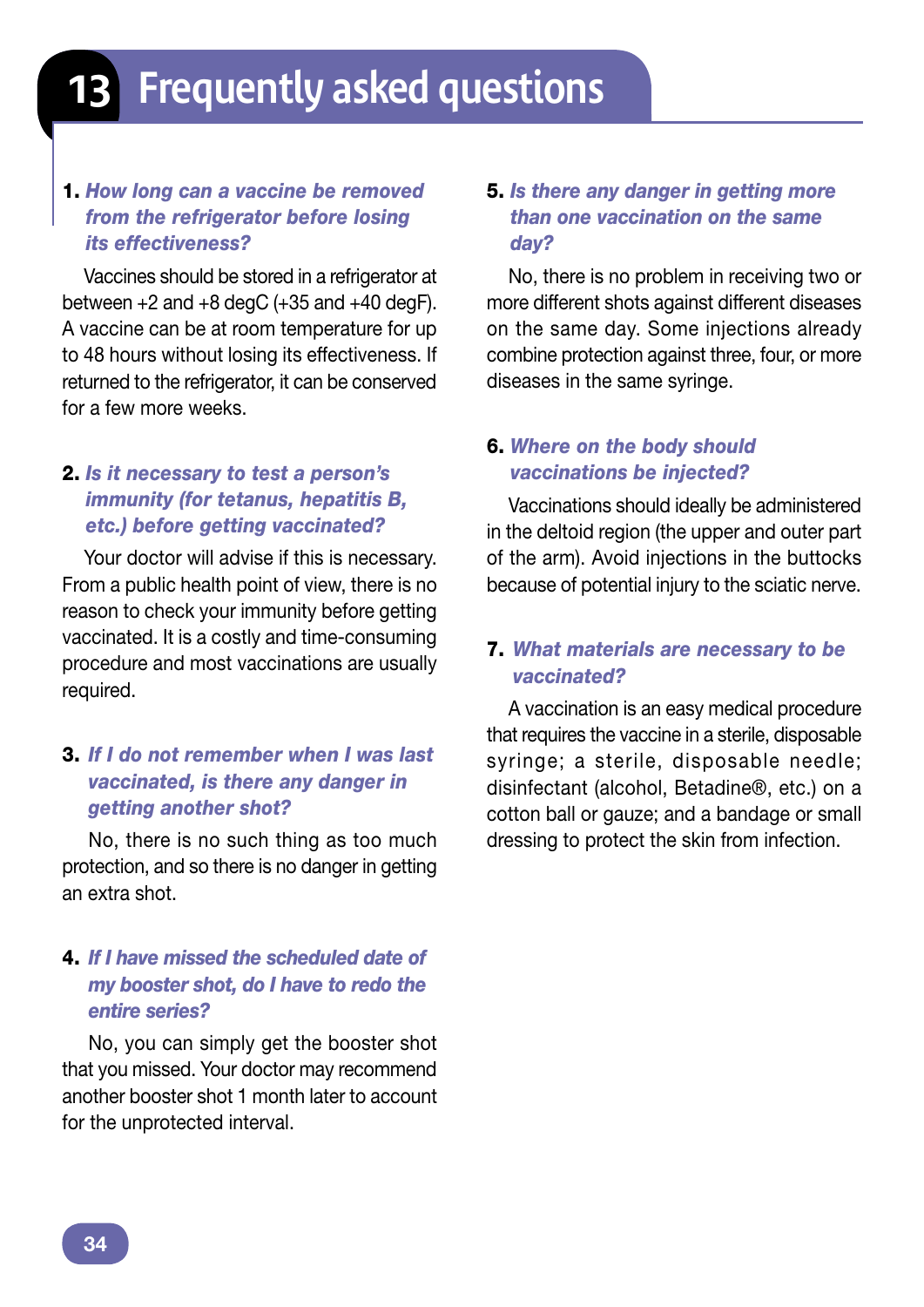